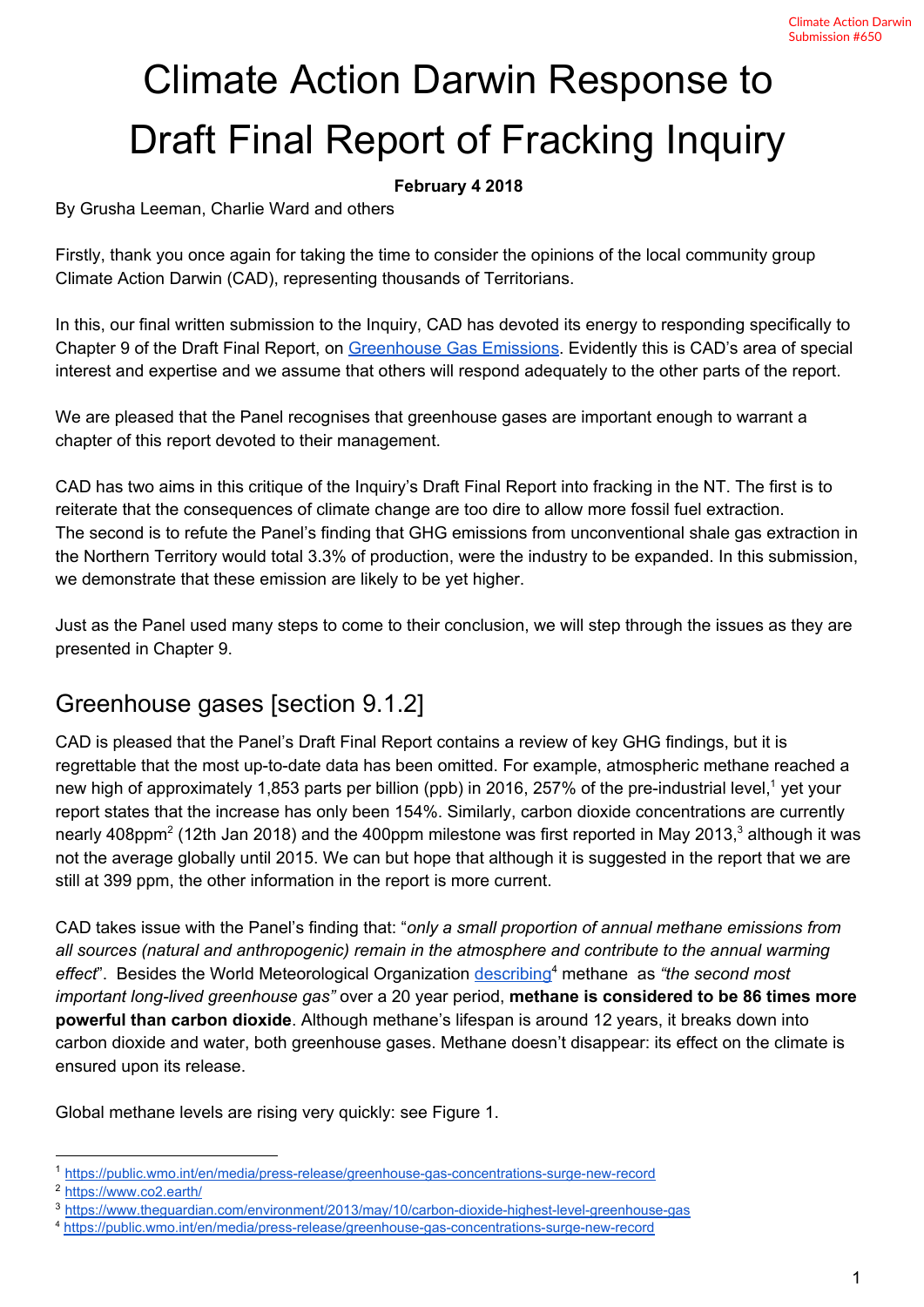

**Figure 1:** Global methane levels are not tapering off. Source: <https://thinkprogress.org/nasa-study-fracking-global-warming-0fa0c5b5f5c7/>

# Global Warming Potential

The IPCC's Fifth Assessment Report, published in 2014, prescribed the 100-year methane global warming potential (GWP) of 28–36 and the 20-year GWP of 84–87. However, the IPCC's Fourth Assessment Report, had the GWPs for methane at 21 for 100 years and 56 for 20 years.

The use of the 20-year global warming potential (GWP<sub>20</sub>) allows for a much needed emphasis on the near term impacts of a gas, which we must now focus on. We have dithered for too long. Lowering methane emissions has a greater impact on keeping our global temperature in check in this short time frame rather than the longer term.

Too often policymakers ignore methane's warming potential over 20 years (GWP<sub>20</sub>). When assembling a nation's emissions inventory, this has the effect of stretching out methane's warming impacts over a century, making the gas appear more benign than it is. $5$ 

Much of the data quoted by the Panel, for instance Figure 9.1, Table 9.1 (footnote 67), Table 9.2, and the greenhouse inventory figures from 2015 explicitly state they use outdated the hundred year GWP of only 25; therefore, they under-represent the emissions that are actually expected. Indeed, this could partially explain why the amount of Australian data is so much smaller than found elsewhere (page 200).

Since the GWP of methane has drastically increased over successive IPCC Reports, it is not inconceivable that the 6th IPCC Report would again increase the methane GWP.

#### CAD<sup>6</sup> Recommendation 1: That the panel reconfigures its calculations with the GWP.<sub>20</sub>

#### Key Risks [section 9.2]

CAD commends the Panel for considering the key climate-related risks of greenhouse gases (GHG). However, the Panel chooses to limit the scope to the far horizon: "*and the consequential impact on to global climate change.*" It is the Northern Territory - the jurisdiction making this important decision - and

<sup>5</sup> <https://www.scientificamerican.com/article/how-bad-of-a-greenhouse-gas-is-methane/>

<sup>&</sup>lt;sup>6</sup> See Explanation of CAD recommendations on page 21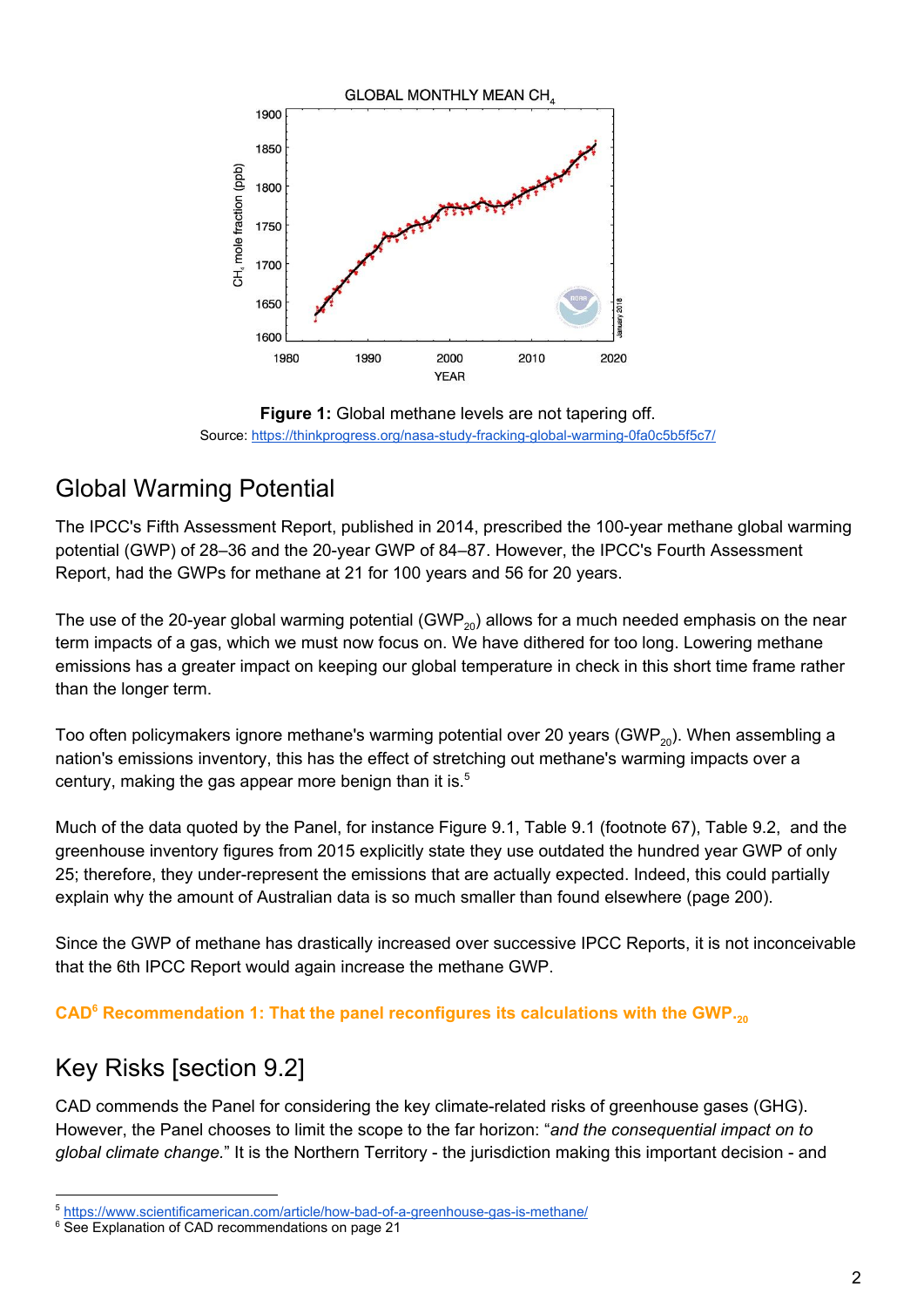Australia here we Australians have more ability to control our pollution than on a global scale. Probably, most things considered in the NT when compared to a global scale are insignificant. This does not make them insignificant for the NT or Australia as a whole. Climate change is demonstrably not a local problem: *all* emissions are locally and globally significant. It is the responsibility of decision-makers to consider the scale of increased emissions for the NT, Australia and the world.

**CAD<sup>7</sup> Recommendation 2: That there be consideration of the increased GHG emissions from unconventional shale gas extraction in the Northern Territory for not only the Territory and Australia, but the world.** 

#### Upstream Emissions [section 9.3]

Regarding upstream emissions, the Inquiry found that: *"The application of available emission reduction technologies can result in typically 23% lower upstream GHG emissions and an overall 31% reduction in methane emissions* …" Emphasis must be placed here on the word **can**. The report's exploration of the efficacy of available emission reduction technologies is inadequate.

The recent introduction of emissions reduction tools again demonstrates just how poorly managed the unconventional gas industry has been. The Industry's modus operandi is to avoid scrutiny and regulation. CAD has little confidence that sufficient resources would be devoted to policing it in remote NT. The regulation of the mining industry in the Northern Territory to date has been characterised by poor performance and an obvious lack of capacity. From small, short-term operations to the high-profile Ranger mine, the NT Government (NTG) has historically shown itself to be unable to effectively enforce the industry's compliance with supposed regulatory or rehabilitation requirements. (See for example, the 2010 Montara Oil Spill<sup>8</sup> and the ongoing mismanagement of the McArthur River Mine<sup>9</sup>).

The NTG doesn't have the capacity, staff power or, to date, willingness to effectively monitor many hundreds of well sites, nor the inclination to act effectively when breaches are identified. To assume otherwise is wishful thinking.

Greenhouse gas pollution produced during exploration may also be significant, though the Draft Final Report's recognition of this is inconsistent. A study the Panel considered in Section 9.2 ignores exploration pollution, yet section 9.4 admits: *"emissions that are released during the shale gas exploration stage, such as venting during flowback, can be significant and they must be minimised."* (page 197).

Regarding other sources of upstream emissions, the Draft Final Report states that: "*Variability between natural gas sources can lead to substantial differences in emissions. ...the average upstream emission rate can be significantly (72%) higher*." (page 197) The draft report has not described how conditions of NT shale gas fields meet or deviate from that standard, and how much higher average emissions may in fact be.

The Panel has under-calculated migratory fugitive emissions beyond the well pad area and this remains a concerning source of GHG emissions.

**CAD<sup>10</sup> Recommendation 3: Examine the efficacy of the emission reduction technologies.** 

 $7$  See Explanation of CAD recommendations on page 21

<sup>8</sup> <https://www.crikey.com.au/2010/11/25/nt-the-montara-oil-spill-and-the-regulatory-dog-that-didnt-bark/>

<sup>9</sup> <https://www.theguardian.com/environment/2017/dec/21/thousands-of-tonnes-of-dangerous-mining-waste-dumped-in-wrong-place>

<sup>&</sup>lt;sup>10</sup> See Explanation of CAD recommendations on page 21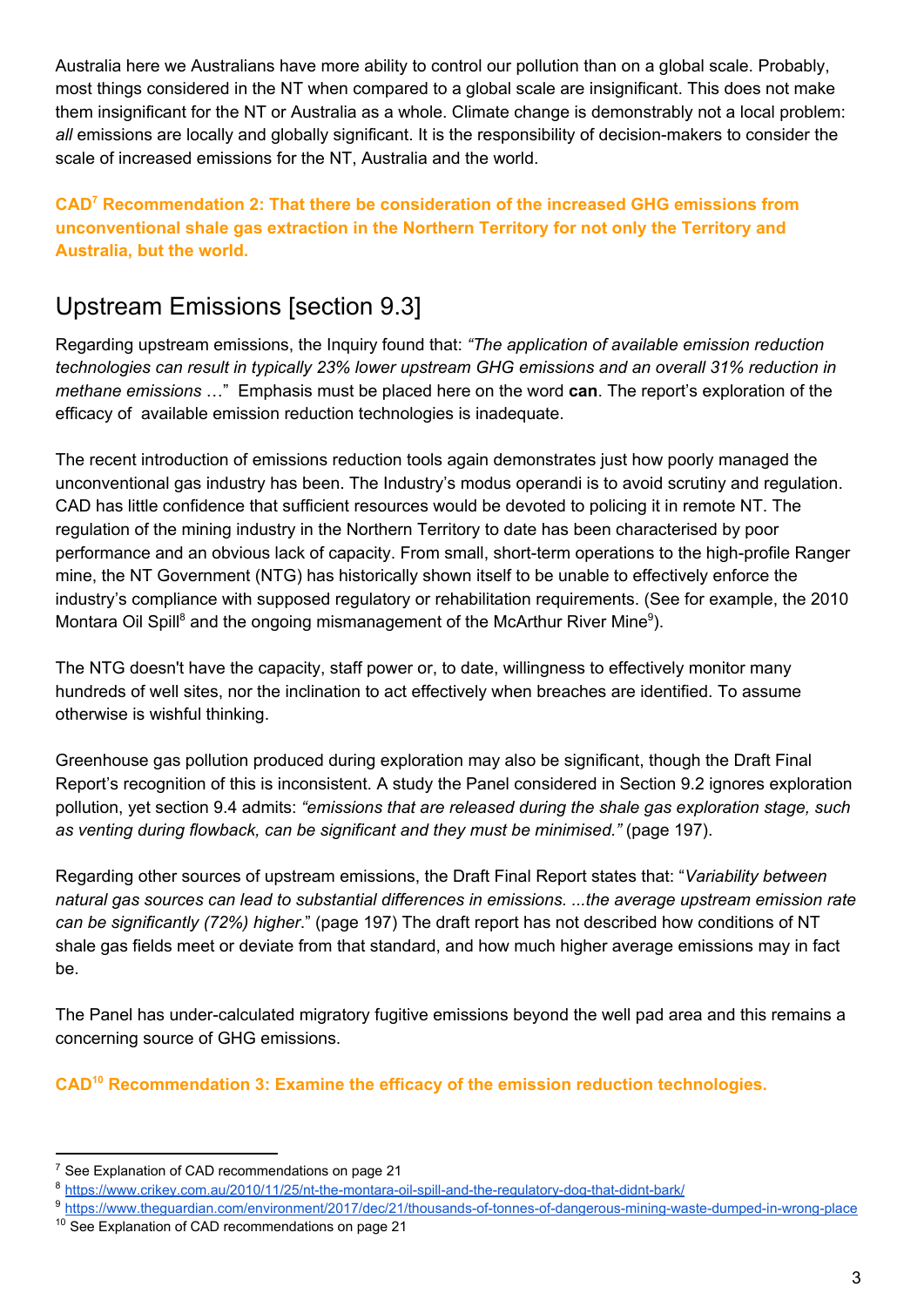# Measured methane levels [Section 9.4.1]

Commendably, the Panel has considered the Melbourne Energy Institute Report <sup>11</sup> "A review of current and future methane emissions from Australian unconventional oil and gas production, October 2016" in which methane emissions were said to range from 0.22 to 17% of total methane production. Yet, by stating on page 197, "*The high figure (17%) is not representative of emissions from gas-field operations*", it seems the findings of this important and relevant report have been quickly disregarded. 17% emissions and higher may be unusual but they have occurred and could occur again. More importantly, the MEI found many studies in which methane emissions were moderate to high: 2 to 8%, 2.3 to 7.7%, 3 to 17%, 4 to 7%, 6 to 12%, 9%, 10%, 12% of total gas production. The prevalence of such figures should not simply be ignored.

Apparently, the Panel has justified its disregard for alarming levels of pollution caused by hydraulic fracturing by asserting that measurement techniques *"are subject to error*". "*In particular, it is difficult, if not almost impossible, to distinguish between the many sources of emissions when considering the results from 'top-down' investigations*" (page 197). However, the many studies using a variety of measurement types cannot be disregarded.

For example, a 2015 NASA study <sup>12</sup> "conducted an airborne campaign... with the next-generation ... *near-infrared and … thermal infrared imaging spectrometers to better understand the source of methane by measuring methane plumes…"* They found the: " *airborne observing strategy and its ability to locate previously unknown point sources in real time provides an efficient and effective method to identify and mitigate major emissions contributors over a wide geographic area*."

It has been calculated in Colorado by Pétron, Frost et al.(2012) that inventories underestimated methane emissions by "*at least a factor of two and possibly by up to a factor of 4.6 times"*. 13

Under-reporting and high levels of leaking methane are also seen across Canada. There is evidence both Canadian and USA governments are slowing and limiting their attempts to reign in the prolific polluters in the oil and gas industry, and the Panel has not explained how or why the situation will differ in Australia.<sup>14</sup>

CAD concurs with Karlis Muehlenbachs of the University of Alberta who specialises in tracing stray gases from oil and gas fields, and doubts that oil and gas regulators have the gumption or the resources to do baseline atmospheric monitoring. For years, Muehlenbachs has proposed that governments mandate monitoring, through isotopic fingerprinting of methane, ethane and propane from producing wells, abandoned wells, natural seeps and water wells in order to protect groundwater prior to drilling and fracking, yet has found there is no will to fix North America's leaky natural gas production systems.<sup>15</sup> As noted, NT governments have to this point also shown themselves little able to effectively regulate, monitor or rehabilitate the mining industry.

Researchers from Southern Cross University used sophisticated equipment to measure methane emissions and their results were concerning <sup>16</sup>. "We found... concentrations outside the gas fields were about 1.7 parts per million; when we were looking inside the gas fields we found spikes up to 6.5 parts per million."

<sup>11</sup> [http://energy.unimelb.edu.au/\\_\\_data/assets/pdf\\_file/0019/2136223/MEI-Review-of-Methane-Emissions-26-October-2016.pdf](http://energy.unimelb.edu.au/__data/assets/pdf_file/0019/2136223/MEI-Review-of-Methane-Emissions-26-October-2016.pdf)

<sup>&</sup>lt;sup>12</sup> <http://www.pnas.org/content/113/35/9734.full>

<sup>13</sup> [http://energy.unimelb.edu.au/\\_\\_data/assets/pdf\\_file/0019/2136223/MEI-Review-of-Methane-Emissions-26-October-2016.pdf](http://energy.unimelb.edu.au/__data/assets/pdf_file/0019/2136223/MEI-Review-of-Methane-Emissions-26-October-2016.pdf)

<sup>14</sup> <http://www.resilience.org/stories/2017-05-31/canadas-methane-leakage-massively-reported-studies-find/>

<sup>15</sup> <https://thetyee.ca/News/2014/05/06/Shale-Gas-Methane-Leaks/>

<sup>16</sup> <http://www.abc.net.au/news/2017-02-28/methane-emissions-from-coal-seam-gas-climate-change/8310932>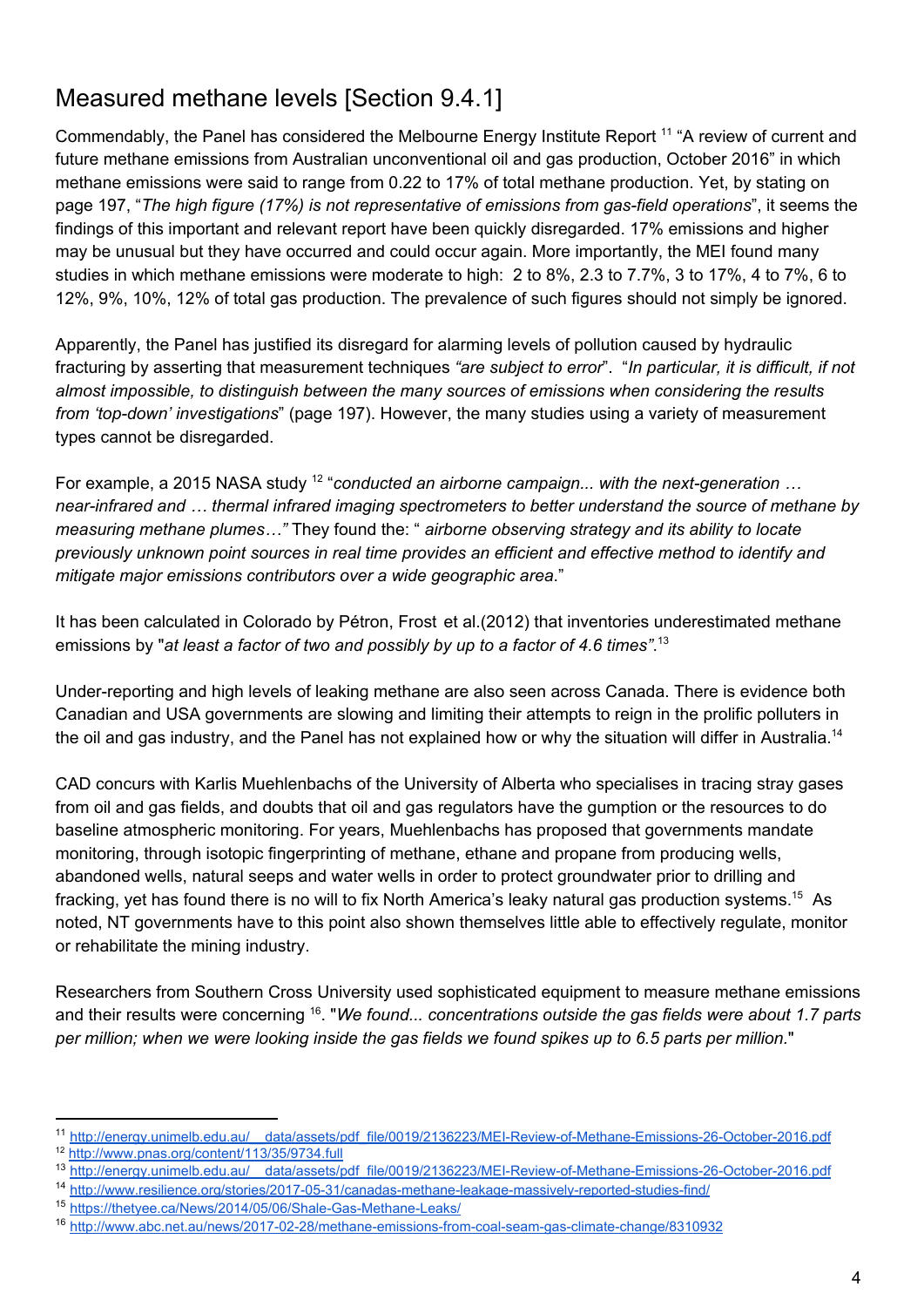We wonder why acknowledgement of such evidence in missing from the report? A strong case for dismissing available top-down data has not been made.

How much methane is leaking from the coal seam gas fields in Australia? Nobody really knows.

A CSIRO study only focused on the coal seam gas well-heads, not the vast infrastructure of seams and pipelines that now spread throughout the Surat Basin in Queensland. Then, instead of completing the study or measuring leaks and locating the hotspots, GISERA's latest research is focussing on "*naturally occurring emissions*" of methane; perhaps that is because they failed to do baseline studies and there is lax regulation around measuring, let alone controlling, fugitive emissions.

Recognising concerns with the measuring techniques does not mean that the whole issue of migratory fugitive emissions beyond the wellpad should be ignored.

# Inventory Levels [Section 9.4.2]

It is disturbing the Inquiry makes only a brief reference to the reporting scheme and there is no discussion of the inadequacies of the National Greenhouse and Energy Reporting Technical Guidelines, or the problems of relying on partially old and selectively sought emission factors. *"There is significant uncertainty about methane-emission estimates reported by oil and gas producers to the Australian government, and by the Australian government to the United Nations. The United Nations has requested that Australia improve its methodologies." <sup>17</sup>*

Indeed, the Australian National Greenhouse Accounts 2017 emission factors still used the out-of-date GWP<sub>100</sub> of 25 for methane.<sup>18</sup>

Instead of using direct measurement Australian methane-emission, reporting of methane emissions relies significantly on assumed emissions factors. "*The assumptions used to estimate methane emissions include some that are outdated, and some that lack demonstrated relevance to the Australian unconventional oil*  and gas industry.<sup>"19</sup> The fugitive emission factors used do not distinguish between different methods of obtaining gas whether they be conventional, coal seam or shale gas activities, but should because they differ; for example, the number of wells varies considerably. There is no publicly available measurement data with which to compare the assumed emission factor values.

A 2015 NASA study may explain some of the under-estimation: "*To estimate methane emissions from oil and gas facilities, the Environmental Protection Agency uses a[n] ... approach that assumes a normal distribution of emissions for each process used in extraction, processing, and distribution. In reality, ... a*  relatively small percent of the sources in a given field may dominate the overall budget..., it suggests that *mitigation of field-wide emissions... will be less costly because it only requires identifying and fixing a few emitters."* <sup>20</sup> It also makes it crystal clear that the USA EPA process is inadequate.

# A comprehensive independent audit

There has as yet been no comprehensive, independently verifiable audit  $21$  of gas emissions from Australia's unconventional gas industry since Australian Government greenhouse-gas reporting

<sup>17</sup> [http://energy.unimelb.edu.au/\\_\\_data/assets/pdf\\_file/0019/2136223/MEI-Review-of-Methane-Emissions-26-October-2016.pdf](http://energy.unimelb.edu.au/__data/assets/pdf_file/0019/2136223/MEI-Review-of-Methane-Emissions-26-October-2016.pdf)

<sup>18</sup> [www.environment.gov.au/system/files/resources/files/national-greenhouse-accounts-factors-july-2017.pdf](https://www.environment.gov.au/system/files/resources/5a169bfb-f417-4b00-9b70-6ba328ea8671/files/national-greenhouse-accounts-factors-july-2017.pdf)

<sup>19</sup> [http://energy.unimelb.edu.au/\\_\\_data/assets/pdf\\_file/0019/2136223/MEI-Review-of-Methane-Emissions-26-October-2016.pdf](http://energy.unimelb.edu.au/__data/assets/pdf_file/0019/2136223/MEI-Review-of-Methane-Emissions-26-October-2016.pdf) <sup>20</sup> <http://www.pnas.org/content/113/35/9734.full#F10>

<sup>&</sup>lt;sup>21</sup> The Melbourne Energy Institute reported this in 2016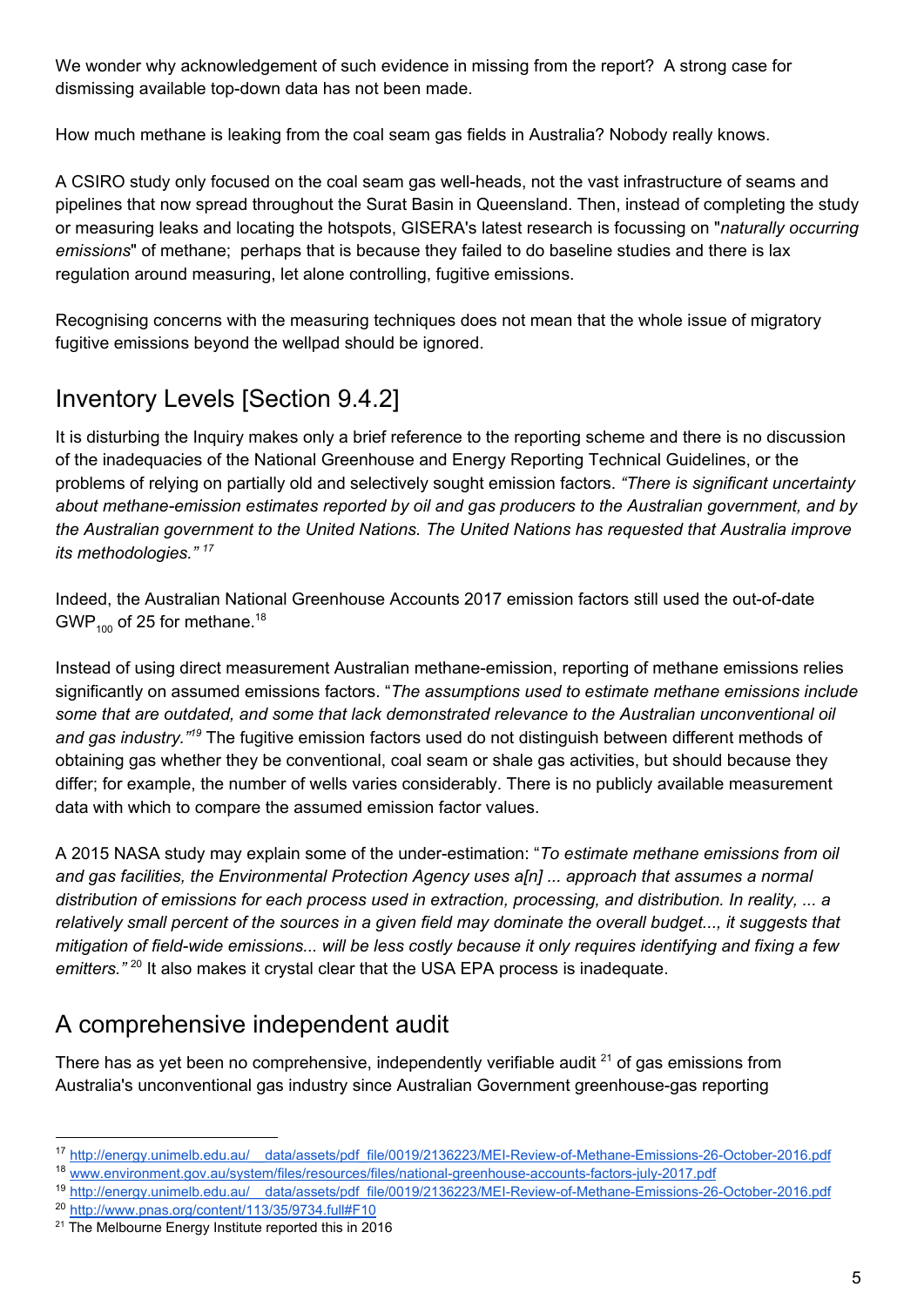requirements were established in 2009, despite significant expansion in the industry. CSIRO has also reported that*, "reliable measurements on Australian oil and gas production facilities are yet to be made." 22*

Even though the Draft Final Report does state that some Australian emission factors have changed, including some that have been increased, such as "*the emission factors for gathering and boosting stations and for processing plants… and those for transmission and storage systems", s*ome have stayed the same: "*the existing… emission factor is retained for pipelines..."* Others have been reduced: "*emission factors for* well completions and well workovers... now identical to that of the US EPA ... reducing the estimates for *these emissions from the previous approach." (page 199).*

Indeed, the Draft Final Report explains<sup>23</sup> that at least some of the data that the Panel has relied upon to calculate future GHG emissions are below many other credible sources, yet these sources have nonetheless been retained. Consequently, without clarification that these were the best available and most relevant data and that there has been a thorough audit, it remains impossible to trust the data.

If methane emissions from unconventional oil and gas production are being significantly underreported, this could have a large impact on Australia's national greenhouse accounts.

We require various top-down monitoring, ground-truthed by robust data, and a publically viewable, independently verified robust and comprehensive audit of the Australian gas reporting requirements to inform enforcement of emissions guidelines, offsets and regulatory action. It's time for real data and not assumed figures.

There should, however, also be studies and estimates made for the emissions that occur beyond the wellhead, pipelines and other facilities of the industry. The total emissions, not just a portion of them, should be considered.

#### **CAD Recommendation 4: That there be a comprehensive audit of gas reporting requirements, to 24 inform enforcement of emissions guidelines, offsets and regulatory action.**

#### Global Focus - [Table 9.3]

The responsibility of the NT Government is completely obfuscated if potential GHG emissions from the development of unconventional gas extraction (UCG) in the NT are compared as a proportion of net global emissions as a measure of risk. As the Panel is allegedly aware, climate change is both nationally and temporally unbounded. That is to say that the impacts of GHG emissions on the atmosphere will continue to affect Northern Territory residents wherever and whenever they were released..

Many issues in the NT, whilst regionally significant, would be likely to be found insignificant on a global scale.

Effectively, the Panel is saying that because the effect of the NT potential emissions from UCG extraction will be universal (felt by the all the world's citizens and the biosphere), delayed, and a small proportion of the total effect, they are acceptable.

<sup>&</sup>lt;sup>22</sup> http://energy.unimelb.edu.au/ data/assets/pdf file/0019/2136223/MEI-Review-of-Methane-Emissions-26-October-2016.pdf

<sup>23</sup> *"General leakage of methane during the shale gas production phase also remains at 0.047 t CH4/kt of processed natural gas (~0.0047%), based on the 2009 American Petroleum Institute and a (2014) CSIRO study. However, this factor is well below the value (0.073%) estimated by Littlefield et al. The CSIRO study was conducted across a limited dataset of 43 CSG wells, and the report notes that the values measured are lower than observed for the US shale gas industry; for example, they found the leak rate from Australian pneumatic devices to be 0.12 ± 0.18 g/min, while Allen et al. measure a value of 5.9 ± 2.4 g/min and the API 2009 Compendium uses 4.6 ± 0.66 g/min"* (page 199).

<sup>&</sup>lt;sup>24</sup> See Explanation of CAD recommendations on page 21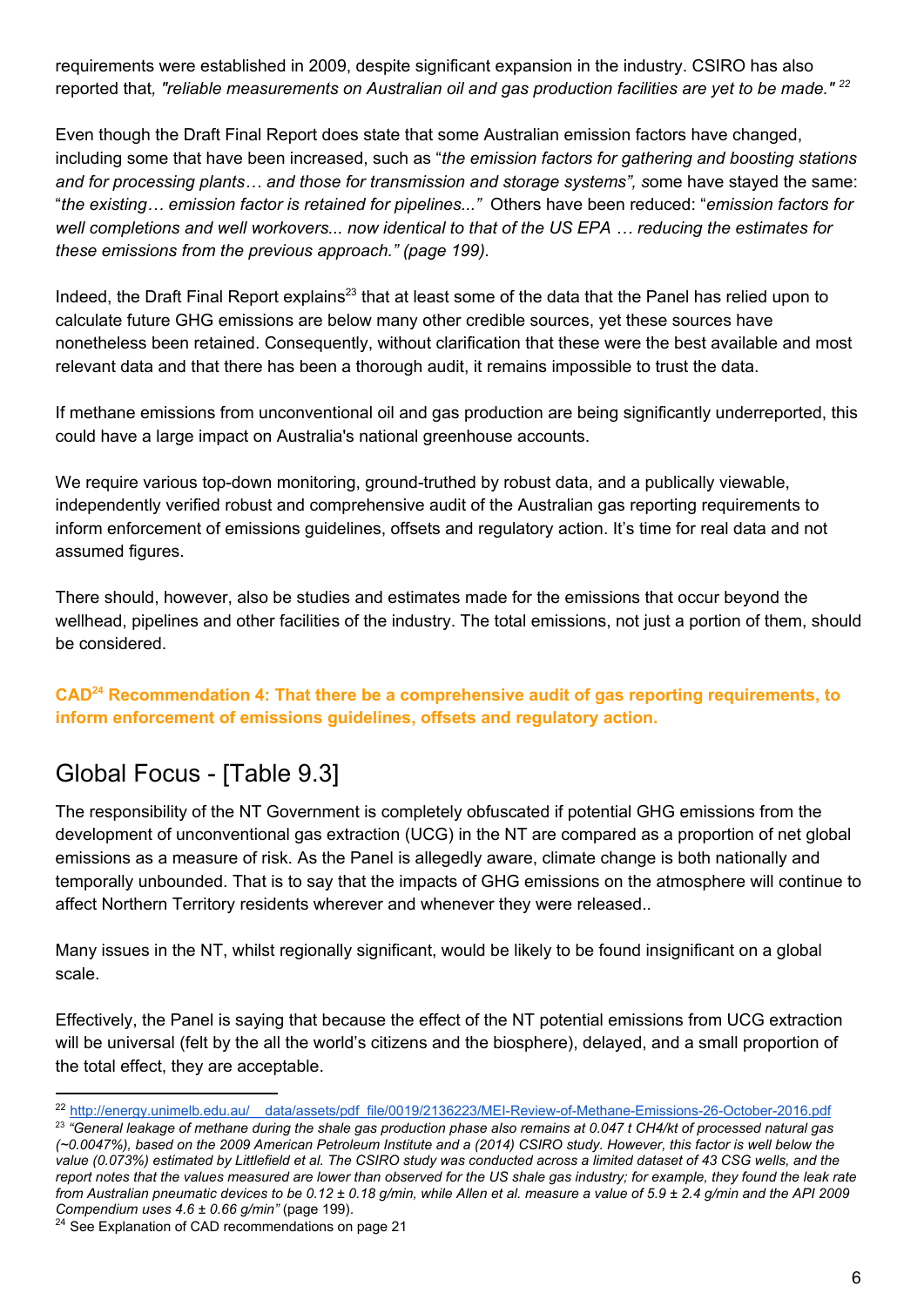If the Panel recommends that risk is assessed as a potential proportion of net global methane emissions by NTG authorities, would it not, hypothetically, recommend this approach to any and all instrumentalities considering introducing this industry? Once many jurisdictions like the NT decided to introduce UCG extraction on the basis proposed by the Panel, then the faulty basis of this reasoning would be revealed. A 'small proportion' of emissions could become the majority or the entirety of global emissions.

However, it is completely contrary to compare the NT emissions on a global stage whilst omitting the portion of the emissions that are the greatest part - the 80% anticipated for export and combustion. Then there's the losses whilst converting the LNG, transportation losses and possibly pipe losses at the destination as well. The Panel cannot have it both ways.

# Report Recommendation 9.1

CAD welcomes efforts being made to swiftly introduce some controls, but questions why the standards of the USA were chosen. Was there any assessment as to whether these are the best available performance standards?

The brevity of the timeline for responding to this Report makes full understanding of the ramifications of the USA EPA New Source Performance Standards of 2012 and 2016 difficult. In the 2016 Norton Rose Fulbright article "*US EPA issues climate change regulations for oil and gas*" where they were explaining 25 the details of new changes  $26$  to fugitive emissions, there were some disturbing statements.

- 1. Firstly, suggesting there were no previous limits: "*Adds fugitive emission requirements to production well sites and compressor stations by requiring periodic... surveys and the repair of identified fugitive emissions sources.*
- 2. Secondly, their frequency is poor: "*Inspections would be required on a semiannual basis for well sites and a quarterly basis for compressor stations."*
- 3. Thirdly, although "*leaks would be visually confirmed with an optical gas imaging device, but the repair threshold is stringent (500 ppm),"* there is no mention over what period.
- 4. Fourthly, why would inadequate practices be invited by excluding "*well sites with only one or more wellheads."*
- 5. Fifthly, allowing *"repairs may be delayed for up to two years if it is technically infeasible to complete the repair within 30 days,"* invites excuses to excessively extend repairs to cut costs.
- 6. And lastly, there is this aspect of the plan: "*The monitoring plan must cover all affected facilities within an area defined by the owner or operator."* Surely leaving the owners to define the plan will result in a plan that is as minimal and lenient as possible. Cost minimizing behavior is applauded. In addition, as remains the culture, there is a blindness to look beyond the wellpads. Ignoring the flaming taps and bubbling rivers in a multitude of other locations where the gas seeps out following fracking makes a farce of the whole monitoring regime. This is why the owners and operators should not be the ones judging what is to be monitored.

A very quick perusal of regulations from the USA shows they clearly do not have a level of practice that should be accepted in the Northern Territory. Surely the emphasis for the Northern Territory should be to avoid the obvious deficiencies in practice elsewhere and exceed the standards adopted in the USA. What do they do in Europe?

<sup>25</sup> <http://www.nortonrosefulbright.com/knowledge/publications/139552/us-epa-issues-climate-change-regulations-for-oil-and-gas>

<sup>&</sup>lt;sup>26</sup> On May 12, 2016, the USA Environmental Protection Agency issued New Source Performance Standard ("NSPS") Subpart OOOOa, the agency's climate change regulations for methane and volatile organic compound ("VOC") emissions for the oil and natural gas sector.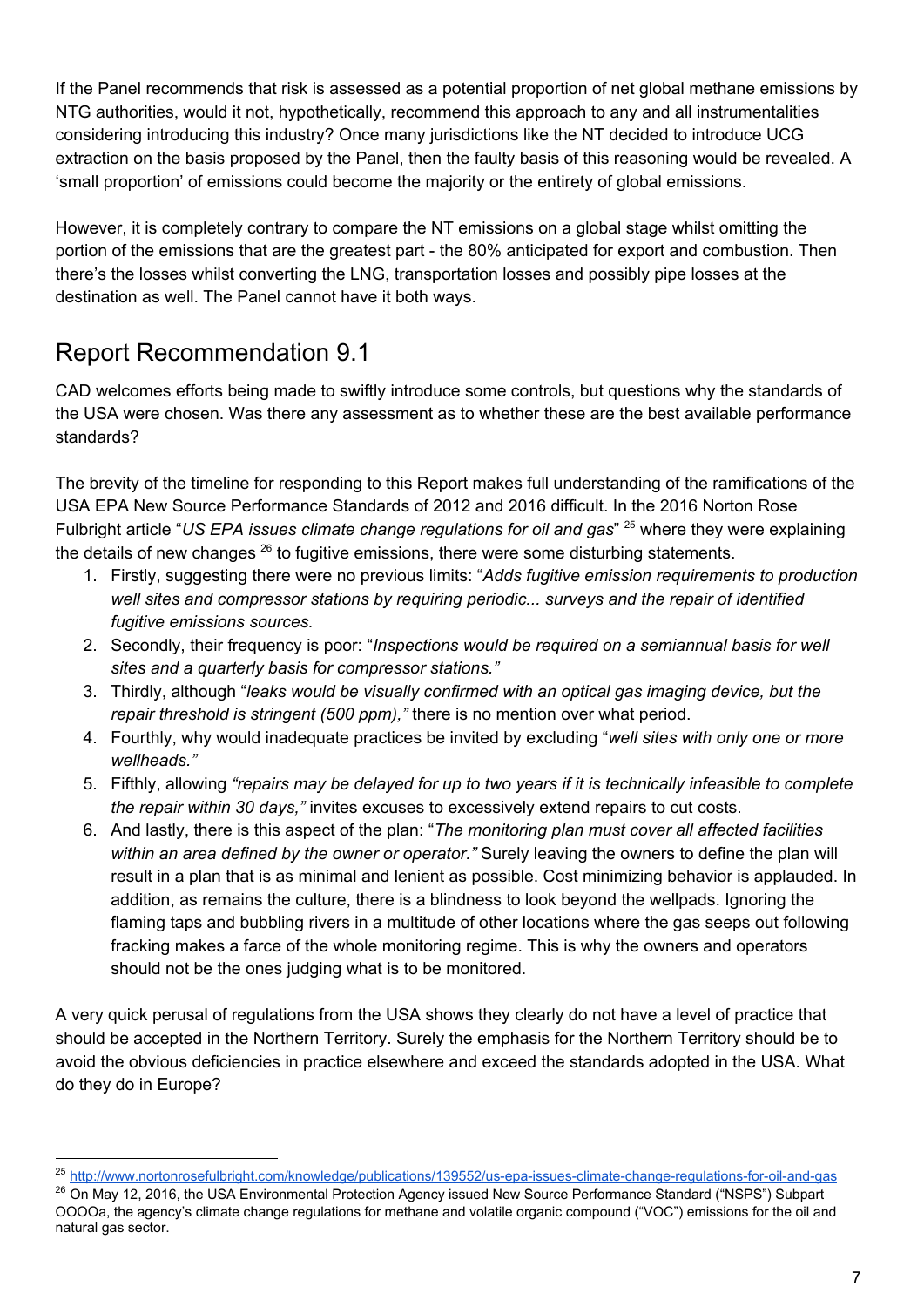# Baseline monitoring [section 9.5]

There still seems to be little comprehension that exploration - i.e. drilling into gas contained in the ground could increase the levels of methane found. When so-called pre-production baseline monitoring finally commences, as the Report states meekly: "*Baseline monitoring of methane levels in the soil and atmosphere in the vicinity of any new onshore shale gas development needs to be undertaken before any natural gas production commences."* (page 203) This is very important. Onshore gas has much higher exploration burden than many other resource exploitation activities. It is time to cease the evasion of regulation for the exploration and pre-production of UGF. Baseline data must preclude any further activity.

Still, it is stated as if it is a good thing: "*The Panel notes that Santos is also planning a baseline methane monitoring assessment in the Beetaloo Sub-basin*" (page 203). Yet it is way too late for baseline data, as they have been drilling there for decades with over half dozen recent drills to release methane and have recently fractured at least one of them  $^{28}$ . Real baseline data must be conducted before drilling has been conducted. Any monitoring done now must be cognisant of the fact that background levels are highly likely to be elevated due to lax exploration practices and poor regulatory processes.

It is possible this is an oversight by the Panel as several pages later (on page 207), it is encouraging to see that the Draft Final Report states: *"baseline monitoring should be conducted at least a year prior to production (and desirably exploration)*…" Please ensure this is included in the section on baseline monitoring.

#### Report Recommendation 9.3

A bit further on in the Report is Recommendation 9.3, it is evident that the Panel does not really recognise rigorous baseline monitoring as an important activity. It would make much more sense for baseline monitoring of methane concentrations be undertaken for at least one year prior to the commencement of shale gas **exploration,** not production. To avoid any uncertainty, we'd say "*before any further activity*".

According to Southern Cross University researcher Dr Douglas Tait, *"What you need to do is get into those* areas before you start development and before you start to alter the hydrology and geology of an area." <sup>29</sup>

**CAD Recommendation 6: That thorough baseline studies be conducted before any drilling or any 30 further activity.**

#### Migratory Emissions

Migratory emissions are fugitive emissions that occur beyond the well-pad. Migratory emissions are largely ignored in the Inquiry's Draft Final Report, though many other reports suggest they may be significant.

 $27$  See Explanation of CAD recommendations on page 21

<sup>&</sup>lt;sup>28</sup> [http://www.paltar.com.au/AGES2017\\_DC.pdf](http://www.paltar.com.au/AGES2017_DC.pdf)

<sup>&</sup>lt;sup>29</sup> <http://www.abc.net.au/news/2017-02-28/methane-emissions-from-coal-seam-gas-climate-change/8310932>

<sup>&</sup>lt;sup>30</sup> See Explanation of CAD recommendations on page 21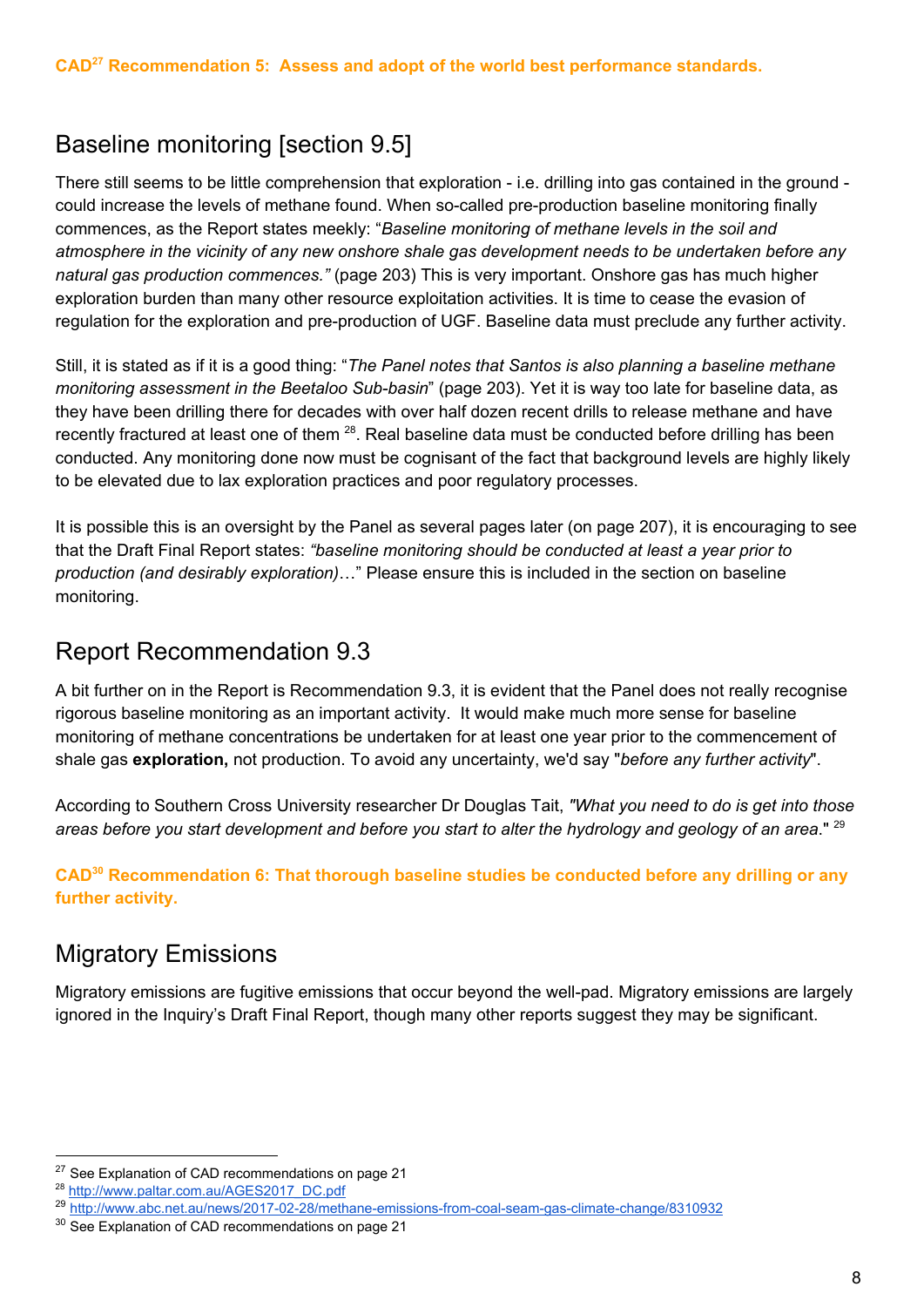*"Poor well integrity can potentially lead to the migration of gas into surrounding aquifers, wells, waterbores and the surface. Fugitive methane emissions can also occur during other stages of gas production such as storage, piping and treatment." <sup>31</sup>*

*"There is ... the possibility that depressurisation... as a result of dewatering could result in gas migrating through existing geological faults, water bores, abandoned exploration wells or even the soil. This potentially significant source of methane leakage that is not covered at all under the National Inventory Report, but can be measured through atmospheric testing and modelling."* <sup>32</sup>

Clearly these emissions must be studied and estimates made of their flow and efforts made to avoid and repair them. CAD questions the industry's and the NTG's interest in, or ability, to do this.

#### Reports of fracked, flammable water are true

The tap water shown burning in the American documentary film *Gasland (2010)* had been clean drinking water and was contaminated by fracking chemicals. Yet the Draft Report states: *"These background methane levels mean that images such as those shown in the film Gasland, where the water from a tap is ignited, need to be treated with caution before attributing the source to unconventional gas operation*s." (page 203) The reservoir in question was shown<sup>33</sup> to be contaminated with fracking fluids in 2010. A USA federal report by the Agency for Toxic Substances and Disease Registry (ATSDR), part of the Center for Disease Control (CDC), "*lists 10 contaminants, including arsenic, lithium and 4-chlorophenyl phenyl ether, that are "chemicals of health concern*," at the levels found in Carter Road wells.<sup>34</sup> The report also, found that five homes there were at *"immediate risk of fire or explosion*" because of methane in their water, and that another dozen showed lower, but still unhealthy, elevated levels of methane, metals, salts and total dissolved solids. The report found the water was not safe to drink: "*some of the chemicals in the private*  water wells at this site at levels high enough to affect health (27 private water wells), pose a physical *hazard (17 private water wells) or affect general water quality so that it may be unsuitable for drinking." <sup>35</sup>*

#### Reports of fracking causing bubbling rivers are true

If the bubbling of methane from the Condamine River in Queensland were a natural phenomenon it would have been more widely known, a tourist site perhaps; and the presence of nearby fracking should surely be considered as a likely cause. To suggest it could well be merely due to *"changes in river water flows or natural changes in groundwater flows*" is clearly grasping for a non-fracking answer that is just not plausible. Whilst fracking was occurring nearby, the amount of methane released through bubbling in the Condamine River **quadrupled** between 2013 and 2016. Melbourne University's chair of geology Mike Sandiford said <sup>36</sup>: "CSG is one of the actors and it's an actor that has increased activity quite recently, so *there is certainly a correlation*."

What is concerning is that this could happen in the NT if we allow fracking to proceed.

Note also these fugitive emissions could well be massive and the migratory fugitive emissions beyond the wellpads are **not** considered in any inventories at all. *"If it is the case that there are a whole lot of atmospheric methane emissions from onshore gas development not currently being measured, it raises big* 

 $31$  The NSW Chief Scientist and Engineer found that there is a significant level of uncertainty over the amount of fugitive emissions across the lifecycle of production and the accuracy with which they are measured. *[www.parliament.vic.gov.au/SCEP/GAS/Report.pdf](https://www.parliament.vic.gov.au/images/stories/committees/SCEP/GAS/Report/EPC_58-03_Text_WEB.pdf)*

<sup>32</sup> http://energy.unimelb.edu.au/ data/assets/pdf\_file/0019/2136223/MEI-Review-of-Methane-Emissions-26-October-2016.pdf 33 <http://files.dep.state.pa.us/OilGas/OilGasLandingPageFiles/FinalCO&A121510.pdf>

<sup>34</sup> http://www.atsdr.cdc.gov/hac/pha/DimockGroundwaterSite/Dimock Groundwater Site HC\_05-24-2016\_508.pdf

<sup>35</sup> <https://www.ecowatch.com/new-federal-report-shows-dimock-water-was-unsafe-to-drink-after-all-1891161660.html>

<sup>36</sup><http://www.abc.net.au/news/2017-04-17/csg-could-increase-methane-emissions-near-condamine-river/8445758>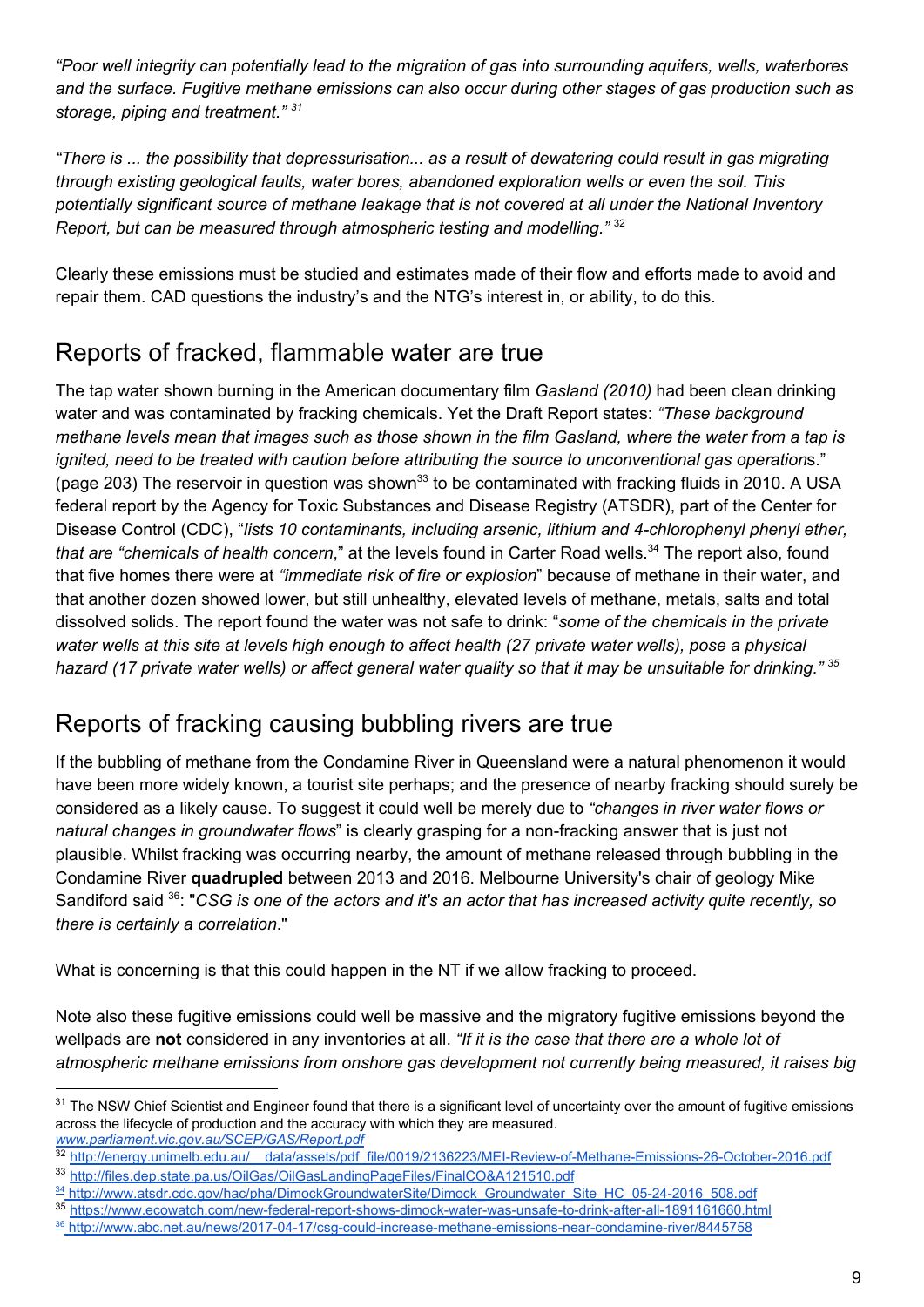*questions about Australia's ability to meet the commitments it made to reduce greenhouse gas emissions under the Paris Accord — let alone far more ambitious goals likely to come." 37*

**CAD Recommendation 7: Study, estimate and seek remedies for migratory fugitive emissions. 38**

# Methane leaks erase climate benefit of gas [section 9.5.2]

Thanks to the Panel for pointing out just how tawdry the regulation of this Industry can be. One of the most glaring examples is the paltry Queensland code of practice which only assesses for leaks every 5 years. However, concerningly, the Draft Final Report states: "*Submissions from industry indicate that they have a preference for the Queensland Government's Code of Practice approach to leak detection and repair. DPIR has indicated to the Panel that it will adopt this practice, with some possible customisation."* (page 204*)*

Surely, in every instance that gas is mined, best practice technology and methodologies need to be applied to leak prevention and monitoring.

Research has found that leaks from oil and gas production, particularly fracking, are contributing significantly to rapidly rising methane emissions. A review of more than 200 studies confirmed that methane emissions in the USA are considerably higher than official estimates : *"Leaks from the nation's natural gas system are an important part of the problem. The recent jump in methane emissions from oil and gas* production ... is "substantially larger" than previously thought. And that means natural gas is not a climate *solution." 39*

The climate benefits of switching from coal-fired power to gas is diminished due to even a very small leakage rate of methane in the natural gas supply chain. Wishful thinking and industry estimates do not actually make fracked gas a good climate strategy.

#### Regional measurements [section 9.5.4]

It is concerning that using a methane detector attached to a vehicle could be discounted as useless in the NT. "... surveys were restricted to existing roads, which limited coverage. Such a restriction is likely to be of *even greater concern in the NT, where the road network is restricted."* (page 205) All fracking activities require roads which could be used for this purpose, even in the Northern Territory.

#### Offsets and facility wide emissions [section 9.5.5]

"It is likely that any new unconventional shale gas production facilities developed in the NT will be covered *by the safeguard mechanism."* (page 206). This leaves a possibility that in the scenario of a fracking industry being established in the NT, that it will not be subject to the safeguard mechanism. CAD are not convinced of the efficacy of the NGER scheme due to their use of "emissions factors", which are likely to be incorrect.

Offsets should be a certainty, not a likelihood.

In addition, the proposed scheme is inadequate as the offsets should be linked to actual measurements like top-down monitoring.

<sup>37</sup> <http://www.abc.net.au/news/2017-02-28/methane-emissions-from-coal-seam-gas-climate-change/8310932>

<sup>&</sup>lt;sup>38</sup> See Explanation of CAD recommendations on page 21

<sup>39</sup> *<https://thinkprogress.org/nasa-study-fracking-global-warming-0fa0c5b5f5c7/>*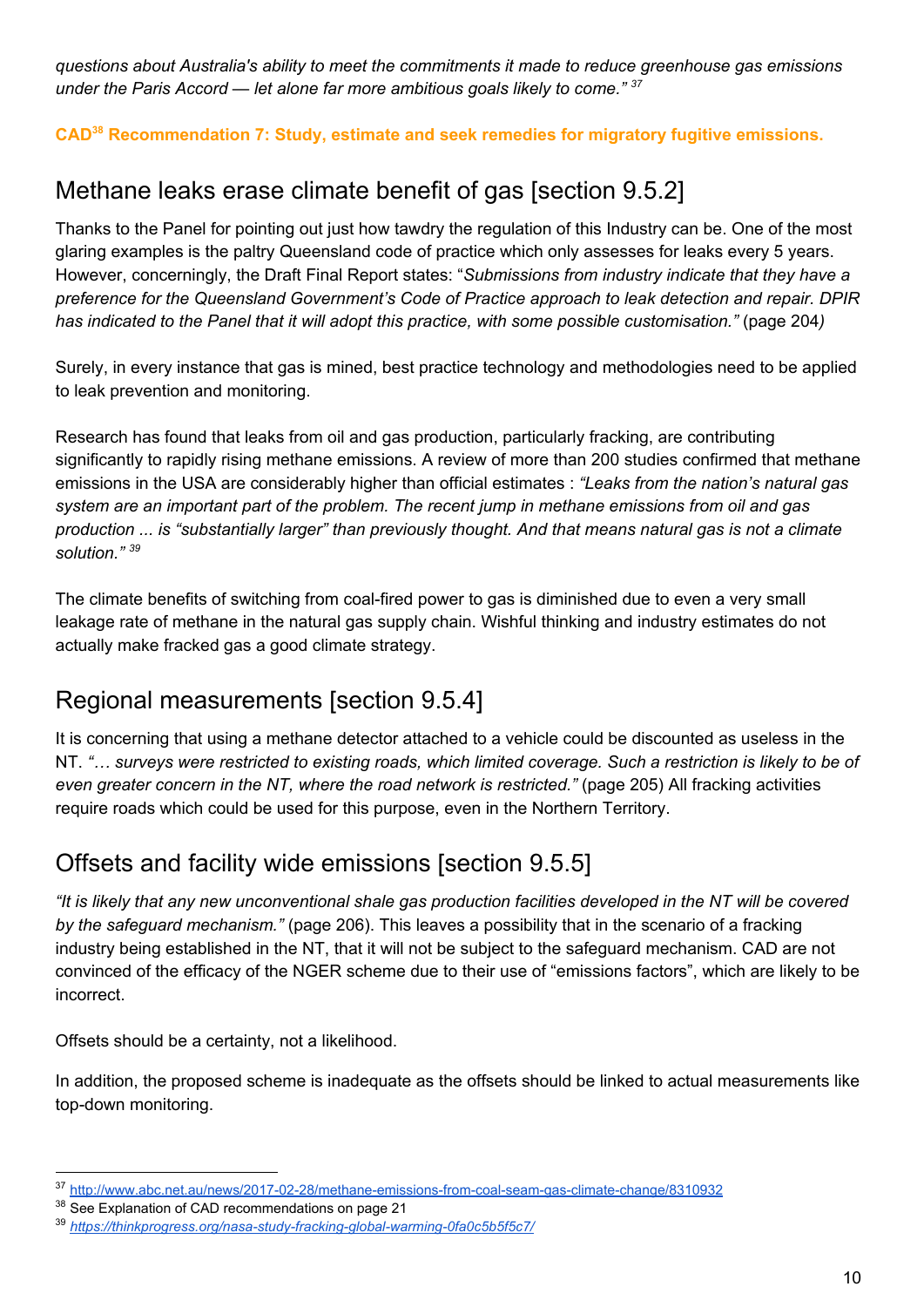Rather than using "*financial incentives to encourage companies to find their own least cost and effective emission reduction approaches*", we should consider the NT's good experience of multiple-benefit offset activities such as habitat management and bushfire abatement. Multiple benefits could include: employing Territorians, empowering traditional owners to work on country, and protecting habitat value.

Authorisation should be dependant on ongoing completion of the offset mission. 40,41

**CAD<sup>42</sup> Recommendation 8: Multiple benefit offsets should be mandatory.** 

# Code of practice [section 9.5.6]

Although it is pleasing to see mention of baseline data to be taken before exploration if possible, it is disappointing this is merely a token note rather than an actual recommendation.

Note that flux towers could be 10 metres tall and well spread out - i.e. permanent long distant eyesores. Is it possible drones might not be better?

Five years is too long a frequency even for regional scale measurements as super emitters may be missed by other methods, and we cannot afford to treat our planet as an emissions dumping ground.

It is no longer acceptable to allow *"monitoring [to]... be the responsibility of the gas company," e*ven with *"auditing ... by a statutorily appointed regulator,... the Commonwealth Clean Energy Regulator".* (page 207) Letting mines self-monitor pollution levels invites deception, rewards poor monitoring performance and so is not acceptable.

"Fudging the figures has been going on for a long time. Guys have seen plastic bags over sensors. It's scary when you see that kind of thing. Unfortunately, you've got a few guys in the industry who are a bit *less than moral and others are downright idiots.*" said Mr Oliver, a mine manager who believes an independent body should be established to do the monitoring*. 43*

Therefore, CAD insists that if there must be fracking, it is frequently independently monitored, and that monitoring paid for by the industry.

Although the Panel suggests that "*a formal, site-wide leak inspection and repair program should be conducted at least every two years."* (page 207), CAD requests that an annual frequency would bring us closer to ensuring *"that emissions not detected by the monitoring stations are minimised and that community confidence is maintained."* The equipment should be state of the art and the best range of techniques available should be used. Note up to a year is still a very long time for freely leaking GHG emissions.

It is excellent that the lowest levels from best practice in USA are chosen, but can they be detected? See what Origin said in Section 9.5.2.

This really is just not enough: "*This leak inspection and repair program should be the responsibility of the operating company, but with auditing, as noted above, by a statutorily appointed regulator."* There are always economic pressures from above to minimize costs on the ground and this can result in less than excellent environmental efforts, as these are too often viewed as an unnecessary burden. Just like the

<sup>40</sup> <http://www.energynewsbulletin.net/australia/news/1098135/uncertainty-over-another-inpex-indigenous-project>

<sup>41</sup> [ttp://www.abc.net.au/news/2016-03-31/inpex-joint-venture-seeks-to-dump-federal-environmental-projects/7289310?pfmredir=sm](http://www.abc.net.au/news/2016-03-31/inpex-joint-venture-seeks-to-dump-federal-environmental-projects/7289310?pfmredir=sm) <sup>42</sup> See Explanation of CAD recommendations on page 21

<sup>43</sup> *<https://www.qt.com.au/news/self-monitoring-dust-invites-corruption-its-inviti/3053363/>*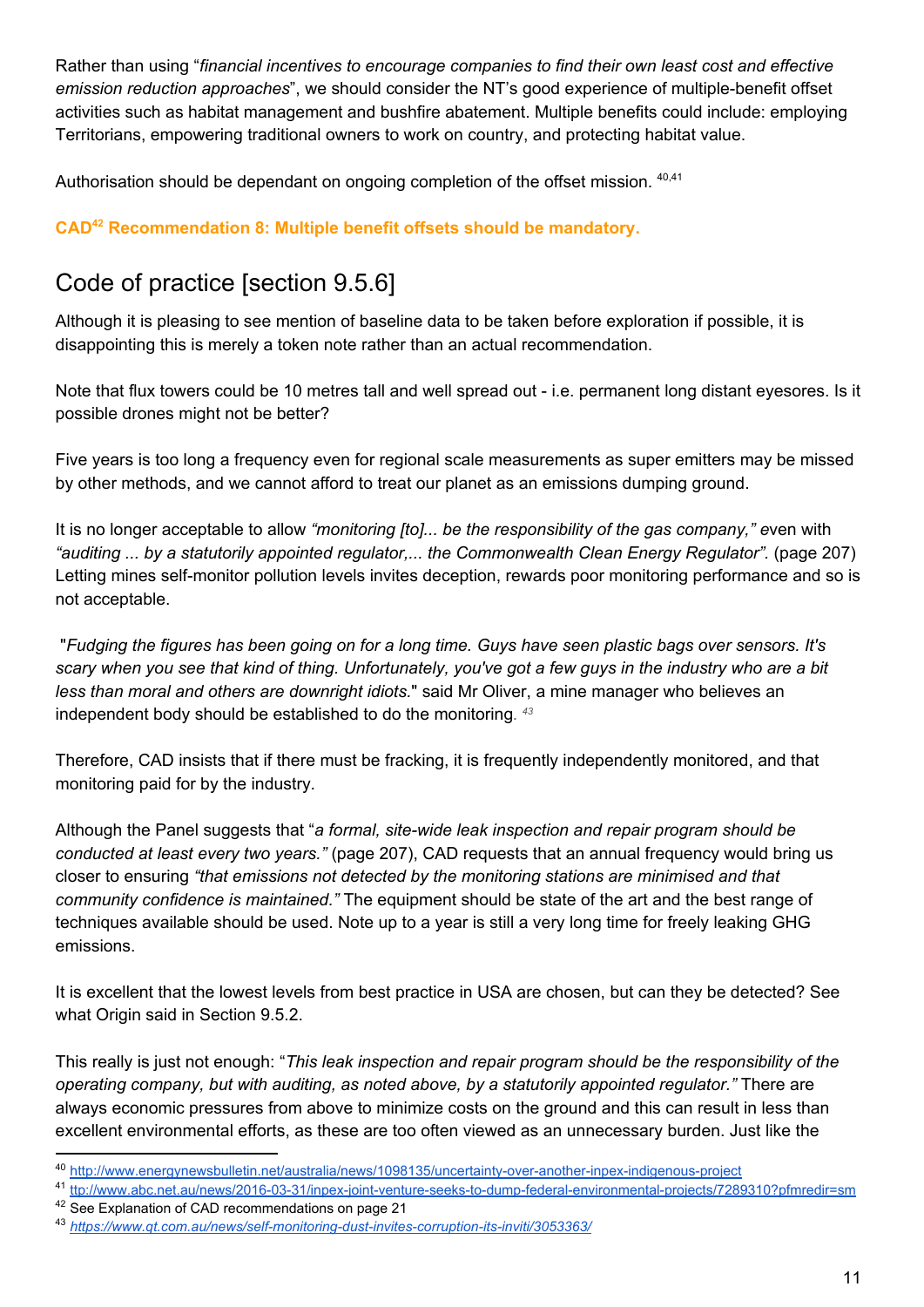traffic slows down when a police car with speed cameras is in view, so might this polluting industry if there were to be more of an oversight presence. As a minimum, random but frequent audits with stringent penalties for breaches could mean that greater vigilance in keeping abreast of fugitive emissions.

# Risk assessment [section 9.5.7]

#### Report Recommendation 9.2

This recommendation about developing a code of practice would be improved if the reporting started from the very beginning: baseline monitoring before any drills come instead of: "*once production of any onshore shale gas commences."* Clearly beginning base monitoring at least one year before production, as has already happened in some cases, would be better. It is essential that the code of practice, baseline measurements and top-down methodologies are determined before any more activity occurs.

It is vital that as a part of the code of practice, there be a specific regulation to limit the amount of methane that can be emitted. *"Currently in Australia, there are no specific federal or state regulations that limit, for climate or environmental protection reasons, the amount of methane that can be emitted by the oil and gas industry." <sup>44</sup>*

#### Report Recommendation 9.4

Although it is good that baseline and ongoing monitoring be the responsibility of the regulator, undertaken by an independent third party, and funded by industry, it must be properly funded. It is disappointing to see monitoring curtailed for one aspect in order to pursue another aspect due to a lack of funding.

But do remember, monitoring isn't a prevention or a cure for pollution unless stringent parameters, responses and **real** penalties are implemented.

CAD<sup>45</sup> Recommendation 9: There must be properly funded monitoring with stringent penalties.

#### Report Recommendation 9.5

It is good that all monitoring results will be swiftly published online. The public would also need to see totals per quarter and annually, and how these compare to baselines and other places, so the results are easy to interpret.

#### Report Recommendation 9.6

The emission concentration limits need to be related to a significant deviation from the baseline regional survey. There seems to be an attitude in some of the USA studies that only the hotspots need to be repaired because in the past none of them were repaired. Consequently, those studies appear to ignore all the minor plumes which may account for half the fugitive emissions. This is just not acceptable. The concentration limits need to be as low as possible with the best equipment.

There needs to be clear time parameters for the gas company to immediately report, investigate and repair the source of the deviation. Monitoring, reporting and investigating are not very useful if there isn't also swift and rigorous repair conducted as soon as possible. The regulator must be well-staffed so they can be

<sup>44</sup> *[http://energy.unimelb.edu.au/\\_\\_data/assets/pdf\\_file/0019/2136223/MEI-Review-of-Methane-Emissions-26-October-2016.pdf](http://energy.unimelb.edu.au/__data/assets/pdf_file/0019/2136223/MEI-Review-of-Methane-Emissions-26-October-2016.pdf)*

<sup>&</sup>lt;sup>45</sup> See Explanation of CAD recommendations on page 21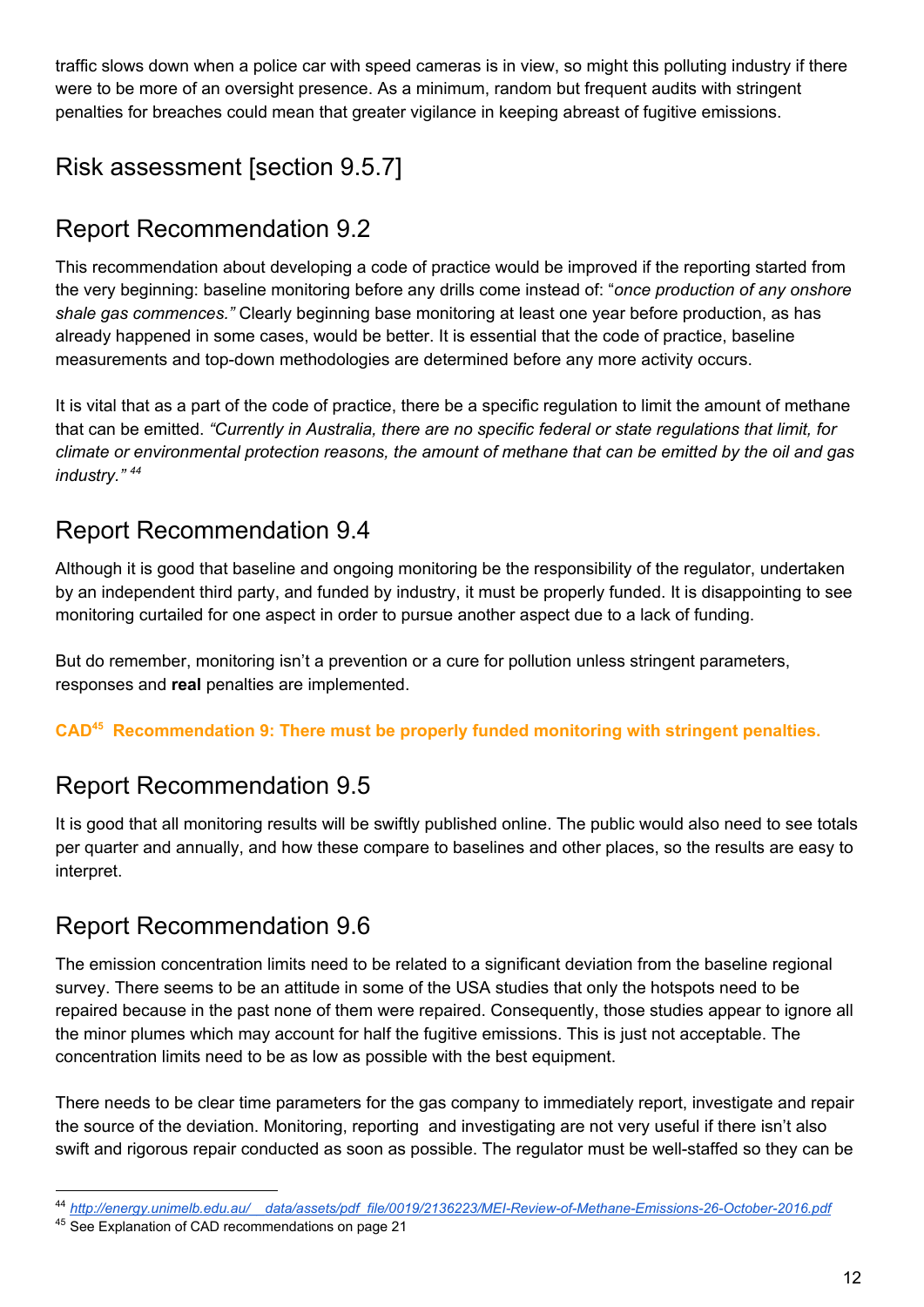vigilant to ensure they get it done properly and promptly; then the re-monitoring and reporting until it is all clear. Perhaps a temporary fix may be needed to limit the size of the emissions when more time is needed for a proper repair. Taking up to two years to action a repair, as required by the USA code, is unacceptable.

It is inadequate that "make good provisions be undertaken by industry" (only) "where necessary." <sup>46</sup> Please be clear under which circumstances it would not be necessary to repair a leak that exceeds limits.

There also needs to be provision for re-monitoring and reporting until it is all clear.

# Life cycle GHG emissions from a new gas field [section 9.6]

The Draft Final Report doesn't look at the downstream emissions - yet we should take responsibility for where these fossil fuels are burned.

GHG emissions from any new onshore shale gas field in the NT (producing 1,000 TJ/day or 365 PJ/y) would contribute around 5% of Australian GHG emissions (page 209). This is too much when we need to be reducing by at least 26%.

As "the assessed risk of life cycle GHG emissions from a new shale gas industry in the NT, before any *further mitigation, is 'medium*'" is considered appropriate in that it predicates action. However, it is incorrect that "*there is little opportunity to reduce GHG from the downstream stage".* CAD would like to share with you an excellent method: ban fracking.

*"The focus for risk reduction for life cycle GHG emissions must be on reducing upstream methane emissions," y*et still no effort has been made to curb the possibly massive migratory fugitive emissions from beyond the wellpads and pipelines…

Unfortunately, we can't have it both ways. We can't both exclude foreign downstream emissions, whilst measuring the upstream emissions on the global scale. We should be considering the full life cycle impact of 100% of produced fuel, as the atmosphere has no climate boundaries.

It is illogical to at first dismiss consideration of the full carbon burden of gas fracked for export, but then to dilute the domestic emissions in global data.

#### Massive quantity of GHG emissions [section 9.6.1]

The emissions figures in Table 9.4 involve large emissions of GHG at a time when we should be headed for zero emissions from new fossil fueled projects.

CAD takes issue with the following statement: "*It is not appropriate to account for these overseas emissions against Australian emissions, but rather against the importing country's emission inventory*" (footnote 153). There is no justification for this big claim because it presumes a robust emissions trading environment that does not exist. The main customer (USA) has rejected the Paris Agreement. Our current federal Government is firmly opposed to a carbon tax. Therefore, ethically, Australia must take responsibility for any polluting fuel it exports.

It is (or should be again) our responsibility not to export uranium to countries that make bombs. If we were being truly responsible, we would not export gas at all, because even if our gas were to actually displace

<sup>46</sup> Recommendation 9.6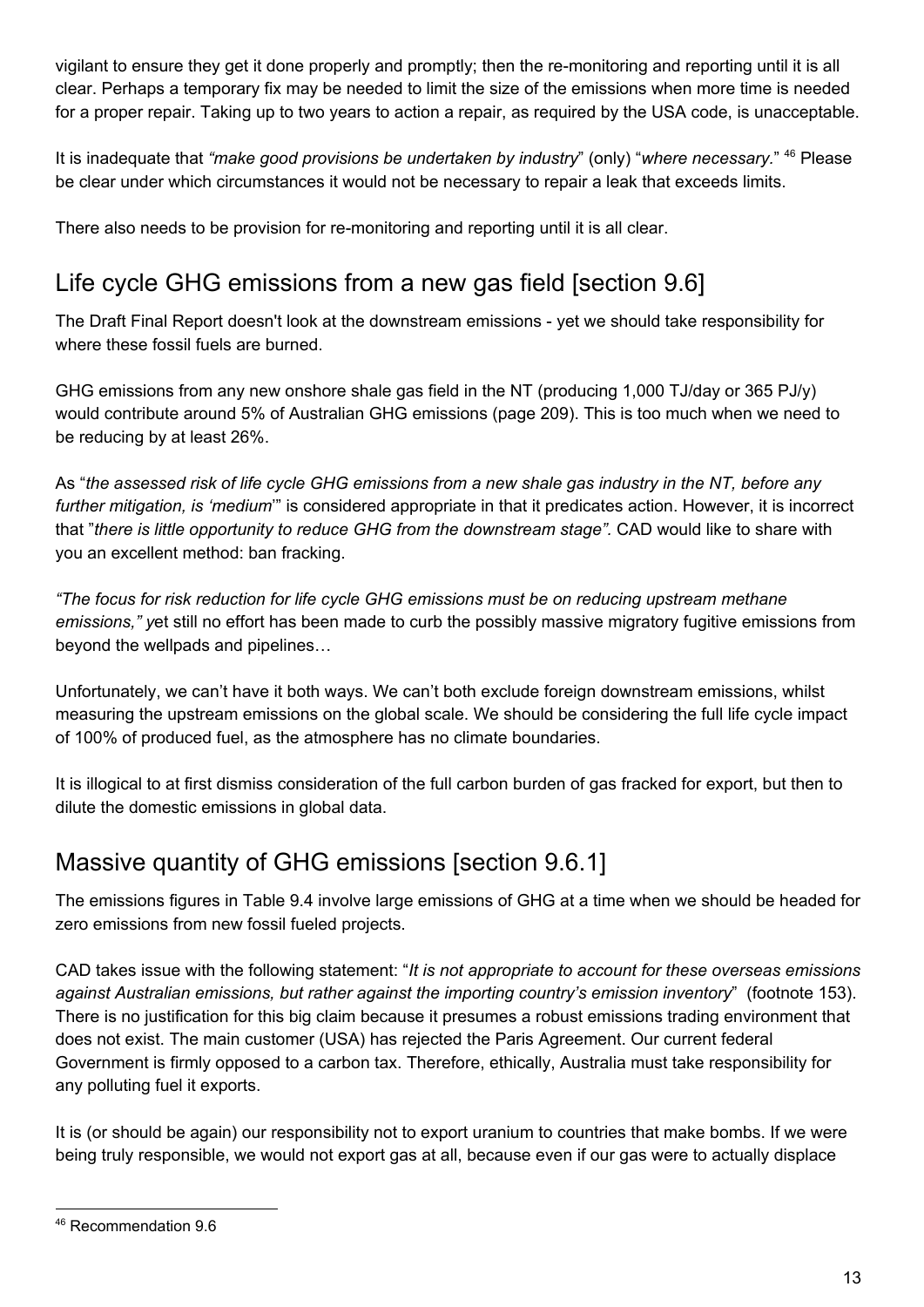coal, the gas would then be displacing sustainable clean energy sources and therefore still adding to the climate catastrophe.

CAD does not agree with the line of argument that accepts coal's GHG emissions as a benchmark. Gas would not be any more welcome if it happened to be slightly less dirty than coal. We should be comparing gas to zero-emission renewable technology. NT gas certainly is too dirty to use, irrespective of any comparison to coal.

Using the figures provided in the Draft Final Report, a new shale gasfield would substantially increase the methane emissions from fossil fuels in Australia, at a time when we should be lowering them.

#### Life cycle GHG emissions: electricity production [section 9.7]

Yet again, the Panel has relied on this statement: *"the life cycle GHG emissions from shale gas generated electricity are 50-60% of that from coal generated electricity. Natural gas combined cycle gas turbine power plants (CCGT) have a lower climate impact than supercritical pulverised coal power, provided methane emission rates are lower than 3.3%"* (page 211)

Firstly, in Australia there are currently twice as many open cycle gas turbines as CCGT ones, $47$  so the climate impact wouldn't be as positive as the Draft Report infers. Secondly, comparing anything to the dirtiest fuel source scarcely justifies it. Thirdly, the co-gen pathway is an unnecessary, expensive and climate polluting diversion from the road to renewables which we are inevitably on. And fourthly, if all the upstream emissions were properly assessed they may well be over the critical 3.3%.

Climate Action Darwin supports the Panel's finding that "*the total life cycle GHG emissions from renewable energy sources are much lower… than those from fossil fuels…; supercritical coal fired electricity releases about 20 times more GHG per megawatt-hour than solar electricity."* (page 211) This is clearly where we should all be focusing all our attentions and resources.

However, the Draft Final Report also noted that Open Cycle Gas Turbines, the most common gas plants in Australia, have emissions approaching those of the best coal plants (page 212). The GHG emissions of the ultra HELE coal was 816 kg CO2e/ MWh, whilst that of the Open Cycle Gas Turbine OCGTs was 776 kg CO2e/ MWh]. Gas is highly polluting.

The Panel's conclusion that, "*in the short to medium term, the Australian National Electricity Market is likely to require higher levels of flexible, gas fired generation, which can provide a reliable, low emissions substitute for ageing coal fired generation, and can provide essential security services to rapidly respond and complement variable renewable electricity generation*" (page 211), is outdated and incorrect. It fails to take into account that we have the introduction of Tesla batteries to the Australian energy grid, and that regardless of its marketing, gas is not a low-emitting fuel source.

# Gas versus coal [section 9.7.2]

CAD wholly rejects the Panel's focus on the dirtiest of fuel sources. Our members fail to understand what the relevance of coal is to an Inquiry about gas, and reject the Panel's conclusions based on your comparisons. Compared to the worst fuel source, anything would probably be better, maybe even leaky shale gas fracking. Yet the Panel insists: *"... as long as CH4 emission rates are lower than 3.3%, CCGT power plants have a lower climate impact (in terms of cumulative radiative forcing) than supercritical, pulverised coal power"* (page 212). However, *"because methane traps 86 times as much heat as CO<sup>2</sup> over*

<sup>&</sup>lt;sup>47</sup> Added up from each states Wikipedia gas plant pages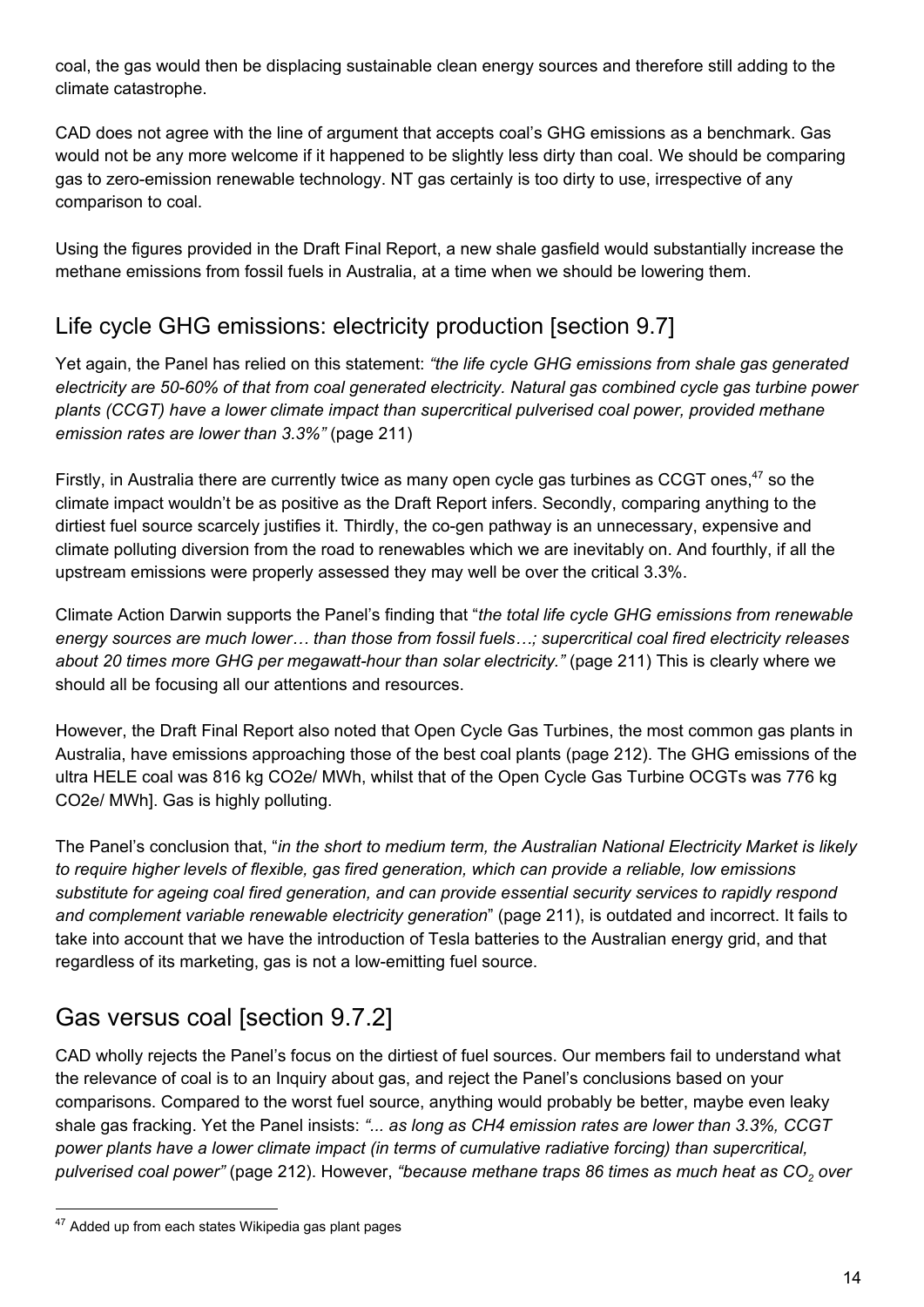*a 20-year period, even a very small leakage rate of methane from the natural gas supply chain can have a large climate impact — enough to gut the entire benefit of switching from coal-fired power to gas for a long, long time.*" <sup>48</sup>

The Panel acknowledges: "*...upstream CH4 emissions can reduce the life cycle GHG advantage of natural gas fired power plants"* (p212). It is not impossible for the methane percentage rates to go over the 3.3% ceiling as they have been found to do many times before. It is conceivable that if all the unaccounted emissions along the exploration, through the combustion and decommissioning parts of the lifecycle of shale gas production and including the migratory emissions that perpetually escape notice, were accounted for, real life levels of emissions (not estimates) would bring the numbers up considerably. Although there are now such thing as Reduced Emissions Completions, the effectiveness of those technologies is unknown and they are not rolled out to halt all sources of fugitive emissions. Indeed, there is more research being undertaken into technologies to make further emissions cuts. <sup>49</sup>

The Panel reports that it has been calculated that *"the upstream methane emission rate would have to be greater than 4.4% of natural gas production for CCGT to be worse than supercritical, pulverised coal power generation for a 20-year GWP" (page 212).* Yet figures of double 4.4% have been measured before so even with greater care, this is not inconceivable, particularly taking into consideration the unmentioned migratory fugitive emissions.

There is also the fact that not all gas plants are the best kind; Open Cycles are more common than the more efficient Combined Cycle power stations.<sup>50</sup> And as is clearly shown in Table 9.6, Open Cycle gas plants produce nearly double the GHG emissions as the lauded Combined Cycle plants which limits the sales pitch. As the more common OCGTs are only marginally better (in terms of climate pollution) than the best coal power plants (Table 9.6) and it is impossible to direct where the NTs shale gas ends up, it is not such a clean fuel.

Without a robust trading scheme there are no incentives for gas to actually replace coal. There is, however, a real likelihood gas could delay the inevitable surge of renewables.

#### Renewables are better than gas [section 9.7.3]

CAD maintains, as the Panel notes, that it is "*claimed that it is cheaper to employ solar and wind power, and pumped hydro and batteries to provide baseload power and manage energy supply/demand fluctuations, which are the major functions of gas in the electricity system."* A new International Renewable Energy Agency (IRENA) study found: *"New onshore wind and solar energy projects are set to deliver electricity more cheaply than fossil fuels plants, with other green technologies also rapidly gaining a cost advantage over dirty fuels." <sup>51</sup>*

In a warmer Australia, where heatwaves are widespread and regular, solar power is superior to gas and coal plants. Deputy Director of The Australia Institute, Ebony Bennett said: "*Solar not only significantly reduces peak demand, it delays the peak. And we need more renewable energy to take the pressure off. ... Gas and coal-fired power stations don't cope well with the heat. Thermal electricity generation, including thermal coal and combined cycle gas, require cooling to function. In heatwaves, cooling obviously becomes*  difficult and many power stations fail to produce at their full capacity, or they "trip" and fail in part or in full. <sup>52</sup>

<sup>48</sup> <https://thinkprogress.org/methane-leaks-erase-climate-benefit-of-fracked-gas-countless-studies-find-8b060b2b395d/>

<sup>49</sup> <http://www.worldoil.com/news/2017/9/18/major-energy-companies-reducing-emissions-without-government-oversight>

<sup>50</sup> <https://www.alintaenergy.com.au/energise/electricity/a-brief-introduction-to-gas-fired-electricity>

<sup>51</sup> <https://www.afp.com/en/news/2265/fossil-fuels-blown-away-wind-cost-terms-study-doc-we49s3>

<sup>52</sup> [www.canberratimes.com.au/comment/solar-energy-shines-as-heatwaves-switch-off-gas-and-coal-plants-20180112-h0hfkj.html](http://www.canberratimes.com.au/comment/solar-energy-shines-as-heatwaves-switch-off-gas-and-coal-plants-20180112-h0hfkj.html)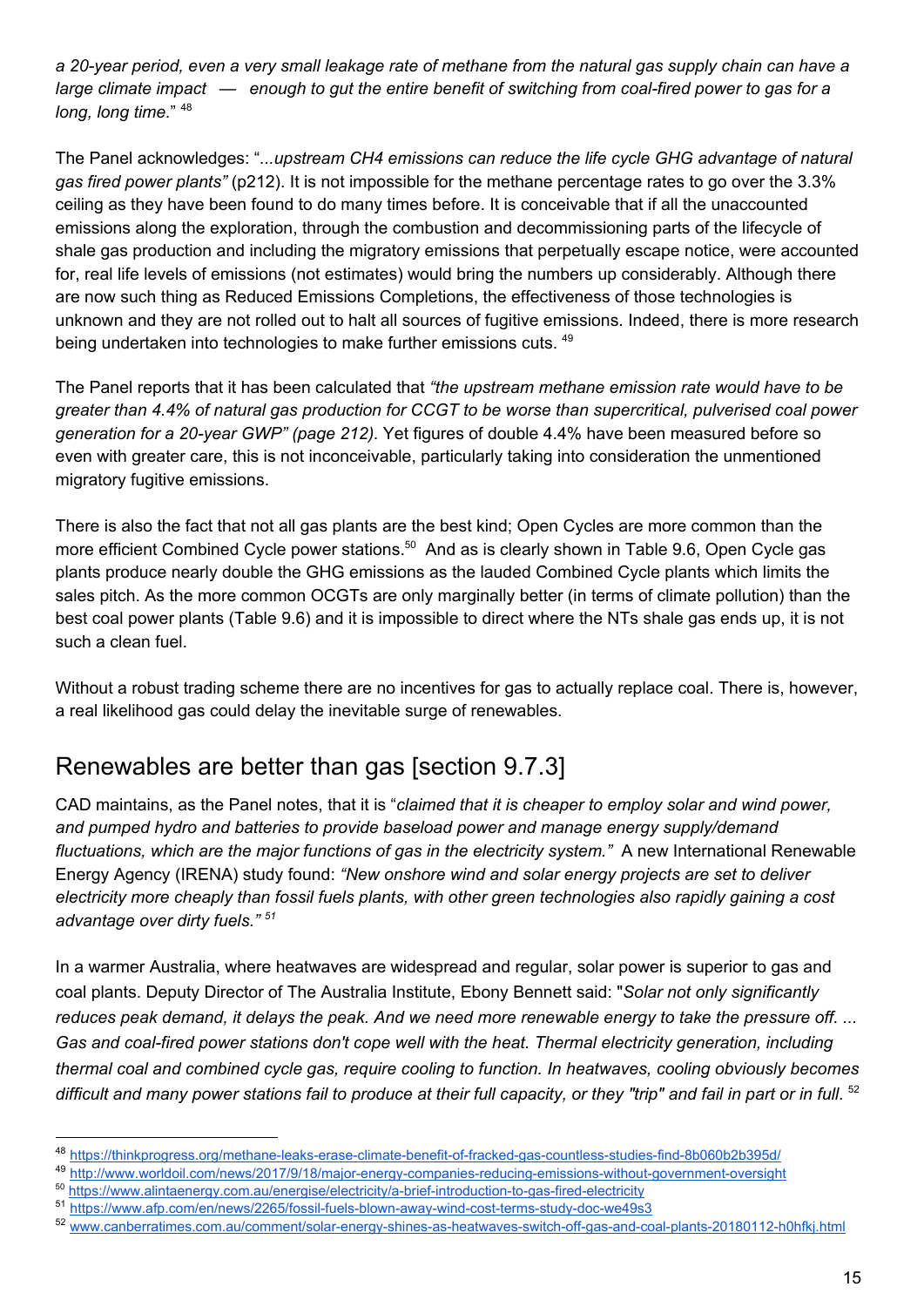When the Draft Report states that *"investment decisions involve numerous other factors not reflected in the LCOE values*" (page 213), is this a reference to the pervasive unscrupulous reaches of the fossil fuel industry into every corner of government?

# Future electricity generation mix and the role of gas [section 9.7.4]

As South Australia has shown with their giant lithium ion Tesla battery, we no longer need expensive dirty gas fired generators to fast ramp. The fastest such conventional emergency generators take to get fired up and operating is about 10 to 15 minutes whereas "*the battery delivered 100 megawatts into the national electricity grid in 140 milliseconds*." 53

The reasoning in the Draft Final Report that we require gas because *"rapid changes in power output from variable renewable energy generation need to be balanced with generation technology that has the ability to ...'fast ramp' "* (page 214), is now outdated. The tesla battery is so successful there are plans for many more to be built, including here in the Northern Territory.

Concerningly, the Panel goes on to say "*which can provide a reliable, low emissions substitute for ageing coal fired generation...*" (page 214). However, gas does *not* have low emissions. Lower than coal, sometimes only marginally lower, is not 'low'; it could be described as having lower emissions than the dirtiest, but that is not hard and does not mean it is low.

Lastly, the notion that gas is a bridging fuel as we wean from coal is fallacious, as natural gas plants do not replace only coal plants. They often replace clean power sources like solar, wind and even energy efficiency. 54

#### Methane emissions from abandoned shale gas wells [section 9.8]

It is good to know that decommissioned wells have a lower average emission rate than abandoned wells but disappointing the rate is not zero. There is a need to improve the integrity performance of decommissioned wells over the long term, such as over a thousand years - it is vital we limit the intergenerational impacts.

# Quantity of emissions [section 9.8.1]

As it has been "*found that methane flow rates from plugged wells were not always lower than methane flow* rates at unplugged wells", and "the leaks develop early (within a decade) in the post-production life of a *decommissioned well*" (page 215), it is clear greater efforts can be made to secure the GHG emissions from old wells. Indeed "*methane emissions from abandoned oil and gas wells can be significant*." These findings are very concerning to CAD as the Northern Territory does not have **any** history of effective mine rehabilitation.

Abandoned legacy mines are not just an issue in the USA where "*it was estimated that, including abandoned oil and gas wells, the US inventory would increase national CH4 emissions from oil and gas activity by 1.9-4.3%*" (page 215); such abandoned mines have also been mentioned in Australia. There must be a systematic approach to ensure all legacy wells are properly plugged, particularly as sometimes emissions have been seriously high.

<sup>53</sup> www.news.co<u>m.au/technology/environment/thats-a-record-south-australias-tesla-battery-responds-to-coalfired-plant-failure/news</u>

<sup>54</sup> <https://thinkprogress.org/methane-leaks-erase-climate-benefit-of-fracked-gas-countless-studies-find-8b060b2b395d/>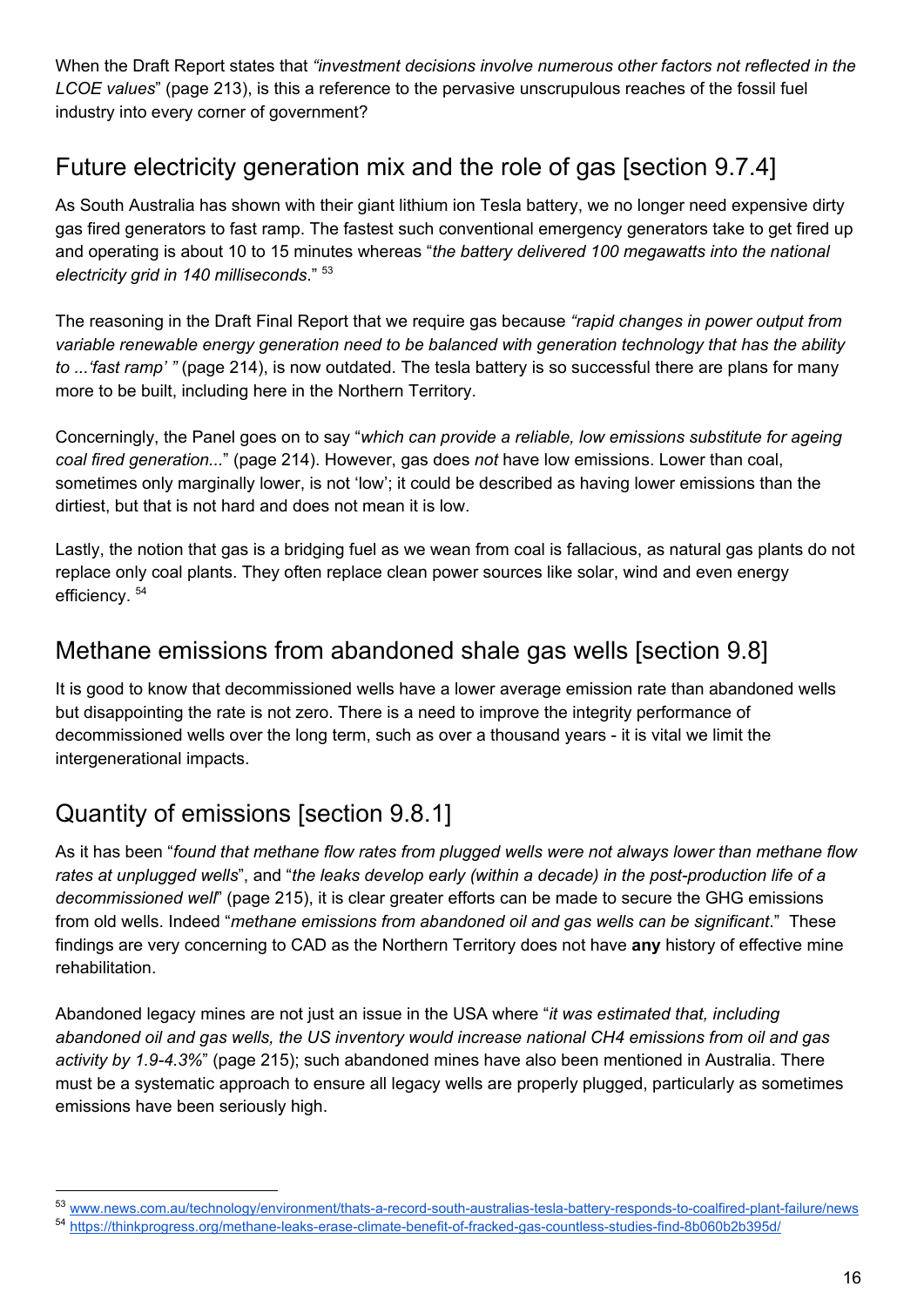It would be best if the Northern Territory were to follow European standards regarding the length of plugs: "*the Queensland Department of Natural Resources and Mines specifies that cement plugs should be a minimum length of 30 m, whereas European codes specify plugs to be 50 m to 100m"* (page 216).

#### Report Recommendation 5.1

Clearly we also need a requirement for ongoing monitoring of methane emissions post-abandonment. The number and skills of Northern Territory staff will need a massive boost to be able to conduct these tests and ensure all is being done properly, but currently doesn't have capacity to take this on.

#### Risk assessment summary [section 9.9]

When calculating risk on a global scale "*on the basis that climate change is a global problem*" (page 218), the total emissions for the total lifecycle of the gas must be considered.

By assessing risk globally, the local situation, where undoubtedly the present fossil fuel projects dominate the Northern Territory's already huge emissions tally, is being disregarded. Ignoring the local situation, let alone adding new projects, means we can continue polluting to our heart's content because there is no need to control our pollution locally.

Unlike most other jurisdictions, the NT has no carbon emission targets. This is because the NT has the laxest regulations in the country. To get into line, the NT needs to account for its pollution levels and work on strategies to limit them. Not accounting for pollution does not make it disappear. CAD recommends that the Panel includes accounts of how any future fracking operations would affect the Northern Territory's GHG accounts. In this case, it would be beneficial to contrast the lifecycle and the domestic emissions, as seems to be favoured by the Panel.

CAD agrees with the Panel that climate change is indeed a global problem that should also be considered globally, but in doing so we cannot dismiss all the exported fuel where the majority of the GHG emissions are produced. To continue to ignore the exported fuel in a risk assessment means that the assessment is delusive. CAD requests that the flawed risk assessment be reassessed properly.

Imagine if every fossil fuel project around the world was assessed in that way (only a tiny percent of global emissions, nothing to see here.) There would be thousands of new oil/coal/gas projects opening up at the very time that we know, as a global society, we need to reduce emissions. It is only by using this faulty method of risk assessment that governments and proponents can continue to approve these types of projects. This is exactly the sort of thinking that continues to make the problems worse.

The climate change risk table<sup>55</sup> completely ignores the catastrophic risks brought by climate change, and therefore the 'low risk' output is not reflective of the science. In addition, separating out the component pollutions and assessing them individually dilutes their impacts. The climate cares not from whence the pollution was sourced and as such, should be assessed as a block. Emissions from shale gasfields in the NT are not of 'low consequence' 56

The suggestion "*it is not necessary to formally invoke the precautionary principle*" (page 218) displays a clear lack of comprehension of precaution; for example, looking to see if there is a car when crossing the road even if it is quiet - taking a precaution even when the risk is low. Here, the risk is not low as it is nearly all life on the planet that would suffer.

<sup>55</sup> Page 22<https://frackinginquiry.nt.gov.au/inquiry-reports?a=465921>

<sup>&</sup>lt;sup>56</sup> as stated in the risk table on page 22 <https://frackinginquiry.nt.gov.au/inquiry-reports?a=465921>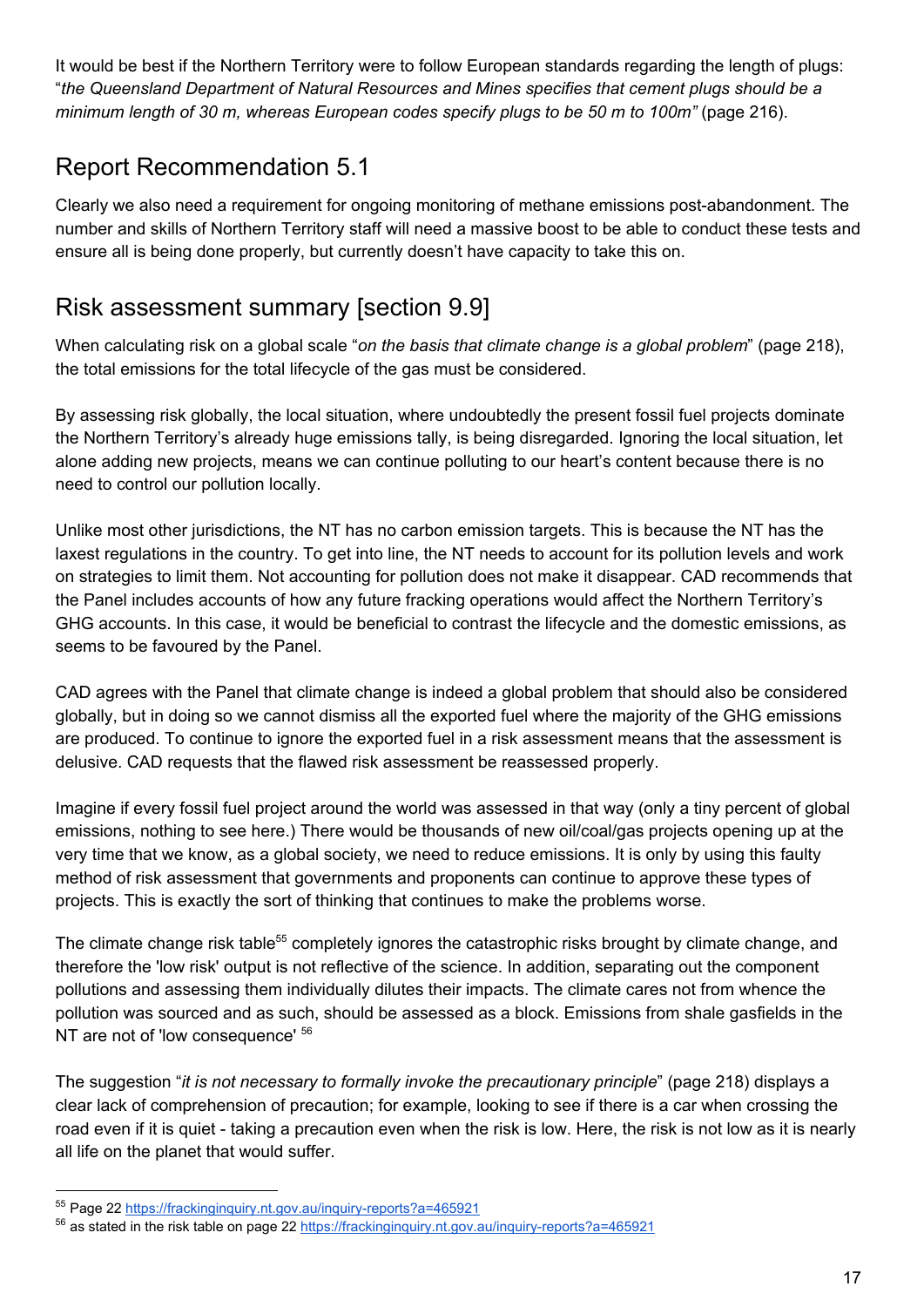**CAD Recommendation 10: That the risk assessments be reassessed with the total emissions 57 included.**

#### Hot and Polluted

A very recent thousand page draft UN report, prepared by hundreds of scientists stated: *"On current trends, Earth's thermometer will cross the 1.5 °C threshold in the 2040s… The greenhouse gas emissions guaranteeing that outcome will have been released within 10 to 15 years.*" 58

The shale gas currently kept safely underground in the Northern Territory could be part of these GHG emissions - or we could ban fracking as the logical way to avoid catastrophic climate change.



Figure 2. Global Temperatures are already sometimes intolerably hot and the wonderful news is it can remain that way. (Merely sometimes intolerably hot). But only if we follow a yellow path with a Low Emissions **Scenario. However, the yellow paths are the most challenging, and will take some outstanding and courageous leadership. It necessitates the fossil fuel industry to speedily and entirely phase down. Fracking the NT is following the red line where quickly the global temperature becomes increasingly inconceivable in the lives of today's children.** *59*

<sup>57</sup> See Explanation of CAD recommendations on page 21

<sup>58</sup> <https://au.news.yahoo.com/a/38588568/1-5-c-climate-goal-very-unlikely-but-doable-draft-un-report/?cmp=st>

<sup>59</sup> *[https://jpratt27/2018/01/15/climatechange-2017-should-send-shivers-down-the-spines-of-policy-makers-auspol-stopadani/](https://jpratt27.wordpress.com/2018/01/15/climatechange-2017-should-send-shivers-down-the-spines-of-policy-makers-auspol-stopadani/)*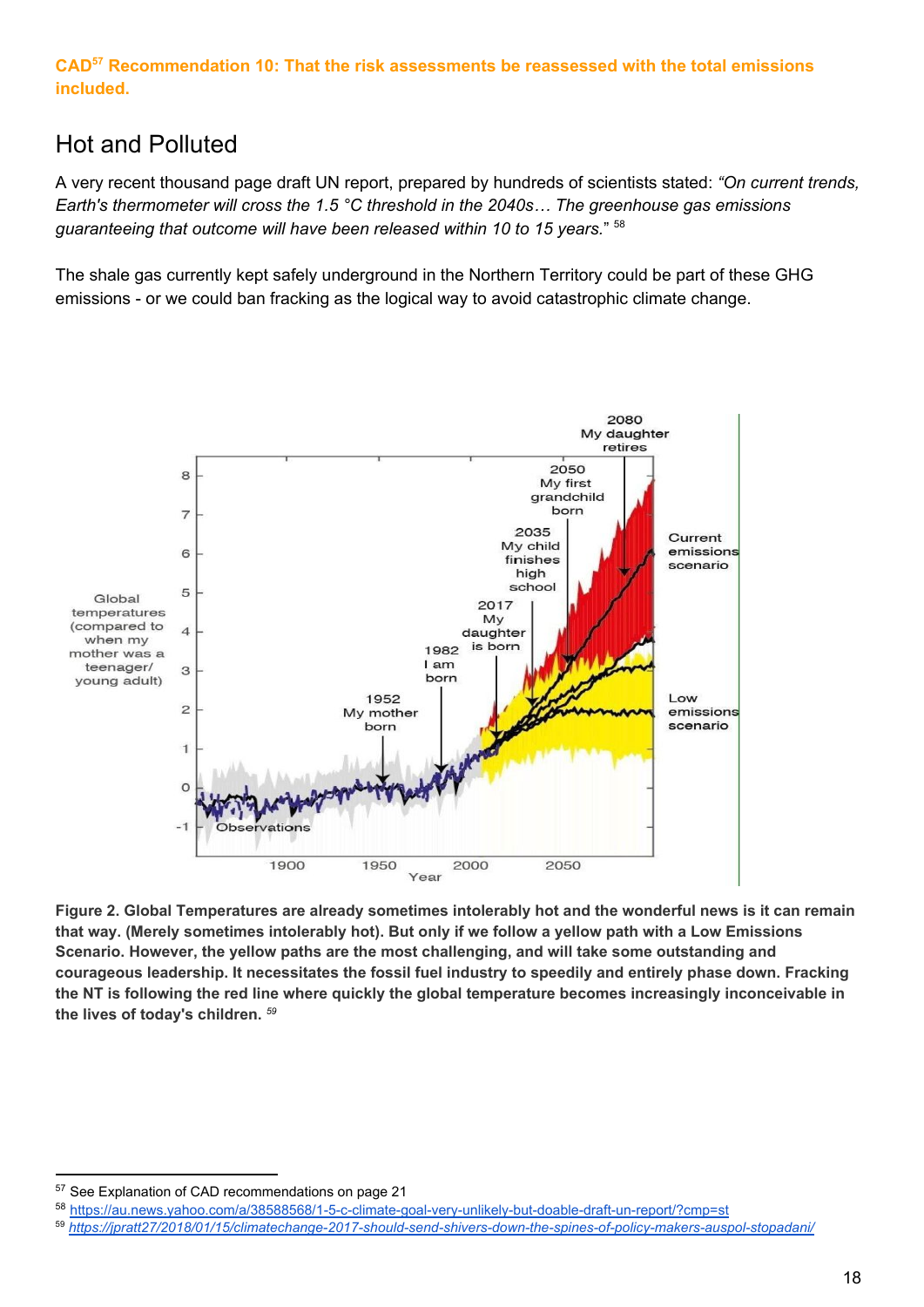Ice (cryosphere) scientists are concerned about imminent irreversible thresholds. *"The consensus figure for* the irreversible melting of Greenland is at 1.6°C."<sup>60</sup> West Antarctica isn't far ahead. <sup>61</sup> Note where 1.6°C is situated in the graph above.

Warming is likely to be greater than the projections of the Intergovernmental Panel on Climate Change (IPCC), on which climate policy-making and carbon budgets are generally based, according to two significant pieces of work released in 2017.<sup>62</sup>

"If these works are correct, then the pledges made under the Paris Accord would not produce warming of *around 3°C as is widely discussed, but a figure closer to and even above 4°C." 63*

The problem is that the notion that future climate changes may be faster and hotter than those projected by climate models is rarely understood.

If we are to address the real climate challenge, we simply cannot frack any more.

# A Challenging Task



Graphic: Eryk Bagshaw I Source: Department of Environment and Energy, 2017

It is most welcome that the Panel recognises that Australia has committed to a challenging task: *"As part of the Paris 2015 Agreement, the Australian Government committed to reduce greenhouse gas emissions to* 26 - 28% below 2005 levels by 2030. [...]. The Australian emissions are projected to be 592 Mt CO<sub>2</sub>e in 2030, which will require a reduction of 990 Mt CO<sub>2</sub>e to 1055 Mt CO<sub>2</sub>e in cumulative emissions between *2021 and 2030."* (page 194) To achieve this necessitates cutting Australia's carbon emissions **this** decade, not increasing them.**Figure 3 Australia's emissions trajectory to 2030** by megatonne of carbon dioxide

 $^{60}$  Please do note that a melted Greenland would see global sea level rise of 6 metres and Antarctica 60 metres. <https://nsidc.org/cryosphere/quickfacts/icesheets.html>

<sup>&</sup>lt;sup>61</sup>[/jpratt27.wordpress/2018/01/15/climatechange-2017-should-send-shivers-down-the-spines-of-policy-makers-auspol-stopadani/](https://jpratt27.wordpress.com/2018/01/15/climatechange-2017-should-send-shivers-down-the-spines-of-policy-makers-auspol-stopadani/) <sup>62</sup> The studies are quite interesting and convincing - check them out in *[this article](https://jpratt27.wordpress.com/2018/01/15/climatechange-2017-should-send-shivers-down-the-spines-of-policy-makers-auspol-stopadani/)* following the meme where ANU says Sydney *and Melbourne will have 50°C days by 2040.]*

<sup>63</sup> [/jpratt27.wordpress/2018/01/15/climatechange-2017-should-send-shivers-down-the-spines-of-policy-makers-auspol-stopadani/](https://jpratt27.wordpress.com/2018/01/15/climatechange-2017-should-send-shivers-down-the-spines-of-policy-makers-auspol-stopadani/)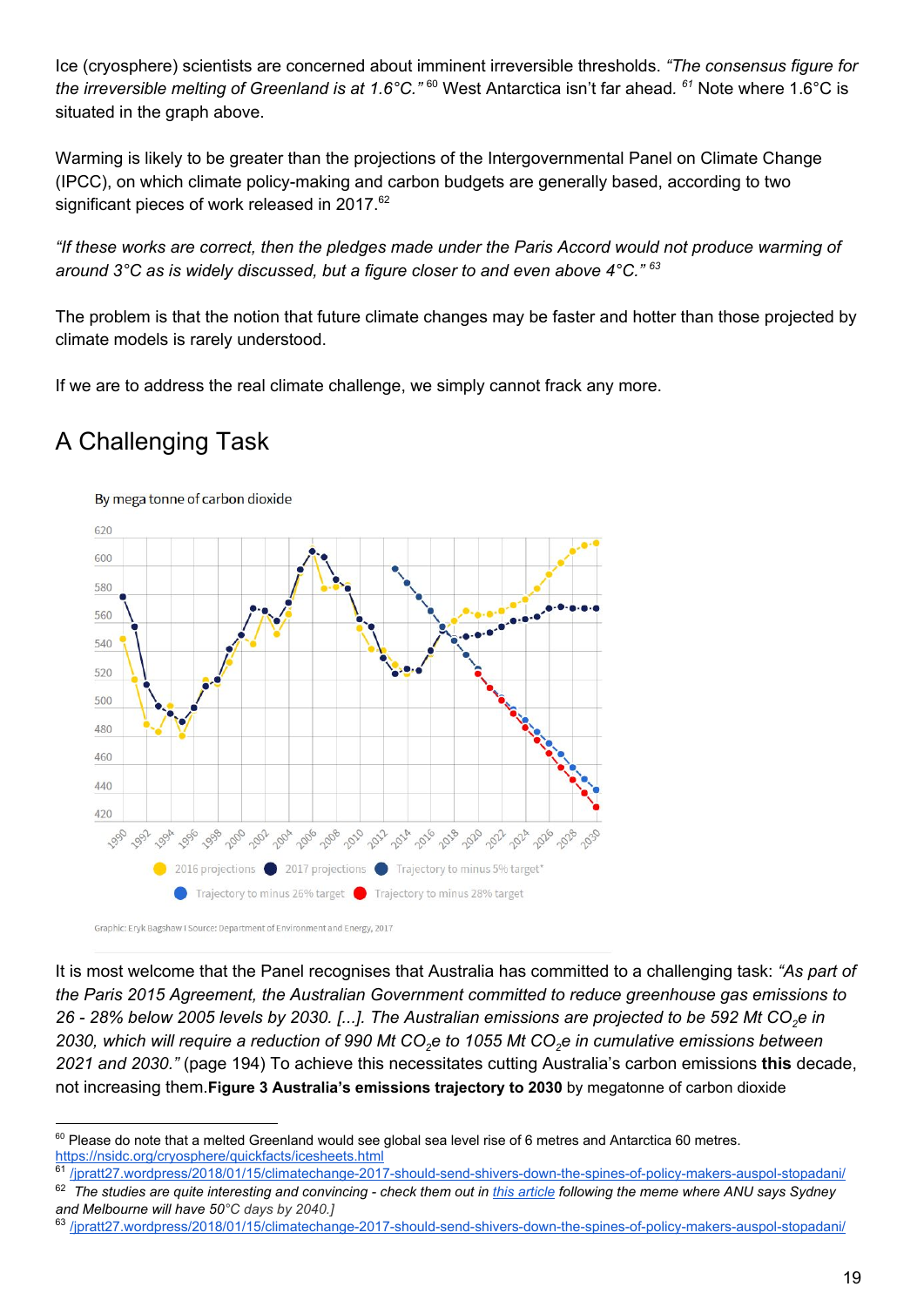We have a responsibility to reduce our pollution, especially when we consider the concerning trajectories of the previous graph. To follow the light blue and red projections, we cannot allow new fossil fuel projects.<sup>64</sup>

The abatement level required to fulfil the Paris Agreement is now so great that, according to independent analysis, we need to take all cars off the road or cows off farms immediately. 65

This coming decade requires a mammoth effort, starting with admission that we have a problem, followed by bringing forward cuts in pollution that we had previously considered could be done later.

Any uncertainty around the strength of impacts is grounds for more ambitious emission reduction measures, rather than delaying those measures. Restricting global warming to 1.5 degrees is the only prudent threshold to avoid catastrophic outcomes. The inevitable conclusion is that there is no room for new fossil fuel developments if we are to be confident about avoiding more dangerous climate change. The window of opportunity for 'transition fuels', such as gas, has now passed and zero-emissions energy sources are now the only defensible option.

The emissions from large-scale shale gasfields across the Northern Territory would be counter-productive to bringing down our emissions and should be avoided.

#### Conclusion - our climate is already too polluted to withstand more fracking

In this submission, we have shown that the scientific evidence directly contradicts the Panel's conclusion that "*methane and GHG emissions from any new onshore shale gas field in the NT*" comprise "*an acceptable risk*". We have shown that unconventional gas extraction - whether regulated or not - greatly contributes to climate change, and therefore comprises a risk that is unacceptable at this point in history.

Consider this from the International Energy Agency: "*Because energy accounts for two-thirds of total* greenhouse gas emissions and 80% of CO $_{\rm 2}$ , any effort to reduce emissions and mitigate climate change must include the energy sector." <sup>66</sup> Similarly, World Meteorological Organization Secretary-General Petteri Taalas said in 2017 *"Without rapid cuts in CO<sup>2</sup> and other greenhouse gas emissions, we will be heading for* dangerous temperature increases by the end of this century, well above the target set by the Paris climate *change agreement. Future generations will inherit a much more inhospitable planet."* Likewise, the *67* Legislative Council's Environment and Planning Committee of the Victorian Government found<sup>68</sup> in its Inquiry into Unconventional Gas in Victoria that: *"Unconventional gas is not a renewable source of energy,* it is polluting, contributes to climate change, and is not required as a fuel to transition between fossil fuels *and renewables…. A permanent ban on unconventional gas activities would also ensure that fugitive emissions would not be a contributor to greenhouse gas emissions." 69*

All of these statements are equally true in the Territory context.

Analysis of the Panel's proposed risk mitigation strategies regarding both downstream and upstream emissions of GHG caused by unconventional gas extraction have not convinced Climate Action Darwin to

<sup>64</sup> <http://www.theage.com.au/business/comment-and-analysis/cooking-the-books-on-climate-change-policy-20171229-h0ba0h.html>

<sup>65</sup> <http://www.theage.com.au/business/comment-and-analysis/cooking-the-books-on-climate-change-policy-20171229-h0ba0h.html>

<sup>&</sup>lt;sup>66</sup> <https://www.iea.org/topics/climatechange/>

<sup>67</sup> *<https://public.wmo.int/en/media/press-release/greenhouse-gas-concentrations-surge-new-record>*

<sup>68</sup> On August 30, 2016

<sup>69</sup> *[https://www.parliament.vic.gov.au/images/stories/committees/SCEP/GAS/Report/EPC\\_58-03\\_Text\\_WEB.pdf](https://www.parliament.vic.gov.au/images/stories/committees/SCEP/GAS/Report/EPC_58-03_Text_WEB.pdf)*